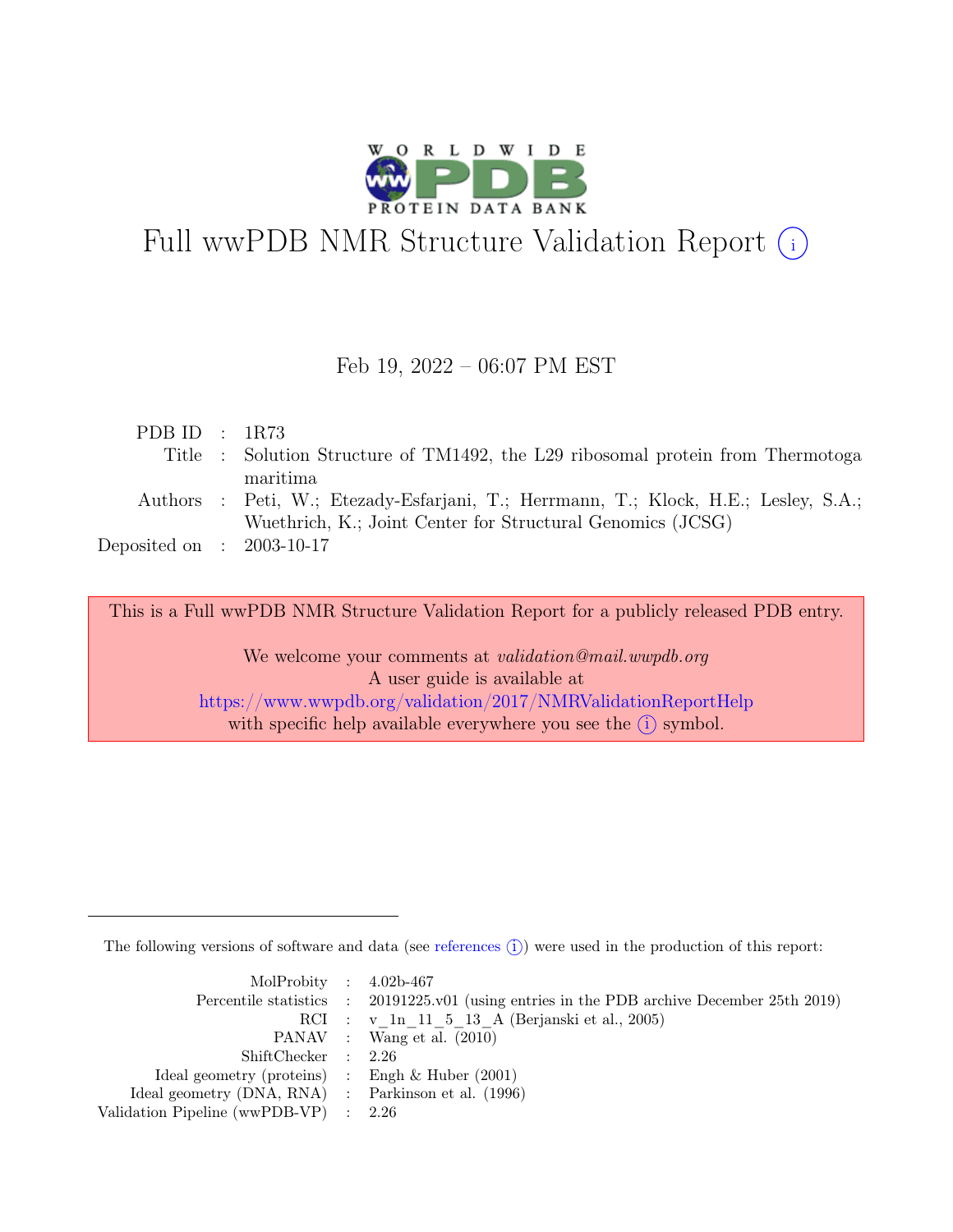# 1 Overall quality at a glance  $(i)$

The following experimental techniques were used to determine the structure: SOLUTION NMR

The overall completeness of chemical shifts assignment was not calculated.

Percentile scores (ranging between 0-100) for global validation metrics of the entry are shown in the following graphic. The table shows the number of entries on which the scores are based.



| Metric.               | Whole archive<br>$(\#Entries)$ | NMR archive<br>$(\#Entries)$ |  |  |
|-----------------------|--------------------------------|------------------------------|--|--|
| Clashscore            | 158937                         | 12864                        |  |  |
| Ramachandran outliers | 154571                         | 11451                        |  |  |
| Sidechain outliers    | 154315                         | 11428                        |  |  |

The table below summarises the geometric issues observed across the polymeric chains and their fit to the experimental data. The red, orange, yellow and green segments indicate the fraction of residues that contain outliers for  $>=$  3, 2, 1 and 0 types of geometric quality criteria. A cyan segment indicates the fraction of residues that are not part of the well-defined cores, and a grey segment represents the fraction of residues that are not modelled. The numeric value for each fraction is indicated below the corresponding segment, with a dot representing fractions  $\langle=5\%$ 

| Mol | hain/ | $Length \mid$ | Quality of chain |     |    |
|-----|-------|---------------|------------------|-----|----|
|     |       | 66            | 62%              | 30% | b% |

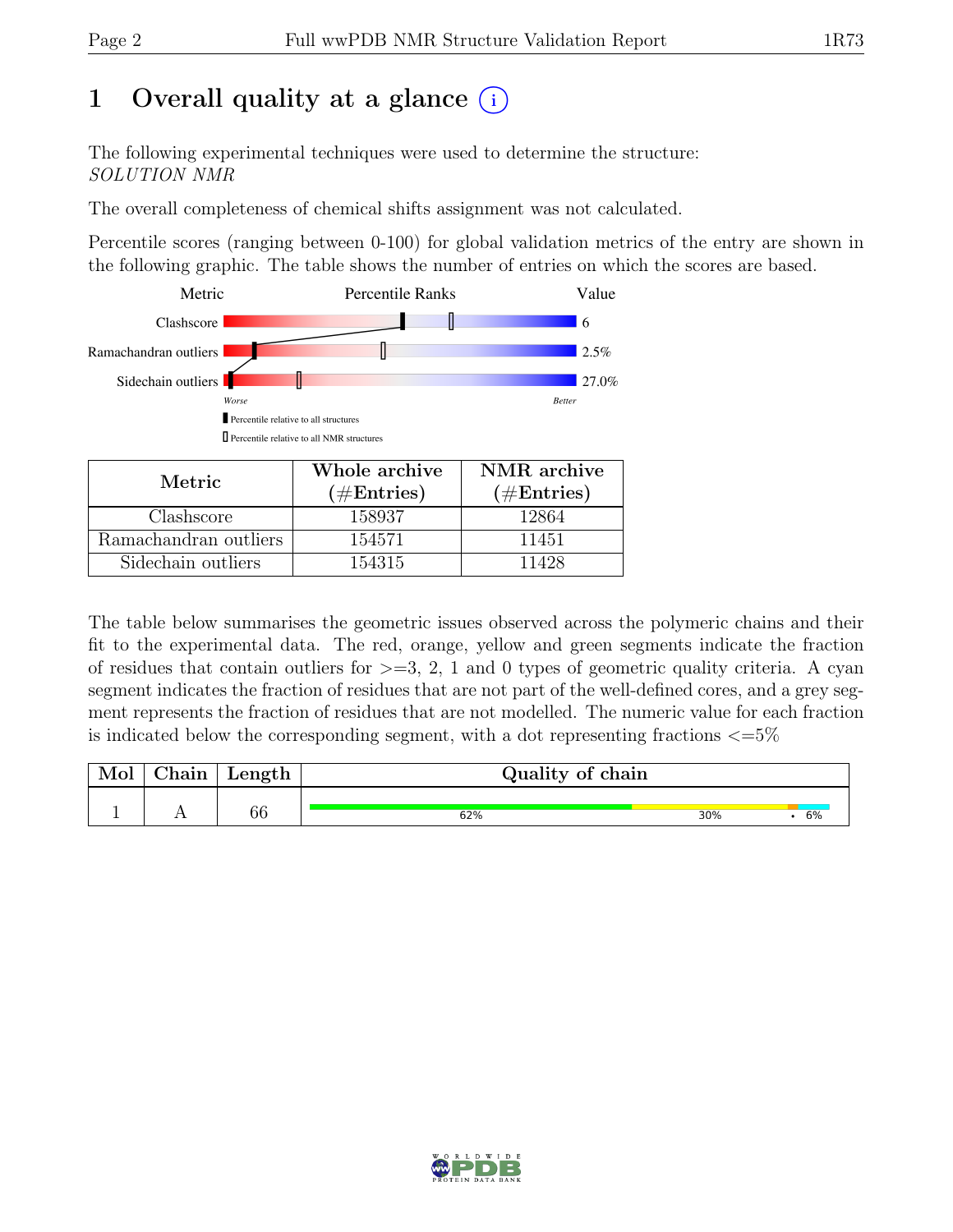# 2 Ensemble composition and analysis  $(i)$

This entry contains 20 models. Model 15 is the overall representative, medoid model (most similar to other models).

The following residues are included in the computation of the global validation metrics.

| Well-defined (core) protein residues |                                           |                                |  |  |  |  |
|--------------------------------------|-------------------------------------------|--------------------------------|--|--|--|--|
|                                      | Well-defined core   Residue range (total) | Backbone RMSD (Å) Medoid model |  |  |  |  |
|                                      | A:3-A:64 $(62)$                           | $\rm 0.38$                     |  |  |  |  |

Ill-defined regions of proteins are excluded from the global statistics.

Ligands and non-protein polymers are included in the analysis.

The models can be grouped into 4 clusters. No single-model clusters were found.

| Cluster number | Models                                    |
|----------------|-------------------------------------------|
|                | 1, 2, 3, 4, 7, 12, 14, 15, 16, 18, 19, 20 |
|                | 6, 8, 11, 17                              |
|                | 5.10                                      |
|                |                                           |

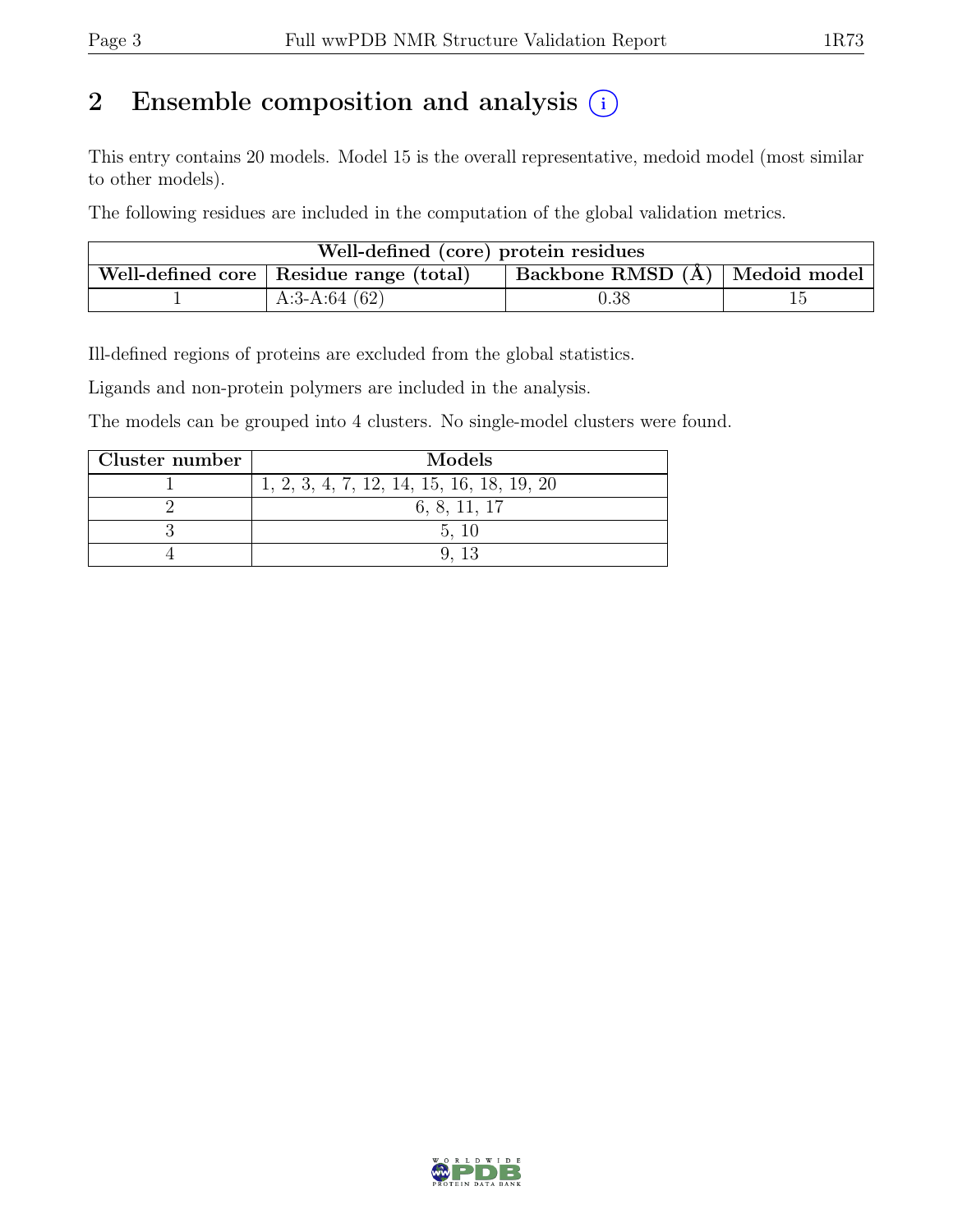# 3 Entry composition  $\circled{\scriptstyle i}$

There is only 1 type of molecule in this entry. The entry contains 1166 atoms, of which 610 are hydrogens and 0 are deuteriums.

• Molecule 1 is a protein called 50S ribosomal protein L29.

| Mol | Chain Residues | Atoms          |     |     |         |    | race. |  |
|-----|----------------|----------------|-----|-----|---------|----|-------|--|
|     |                | $_{\rm Total}$ |     | H   |         |    |       |  |
|     | 66             | 1166           | 347 | 610 | $107\,$ | 99 |       |  |

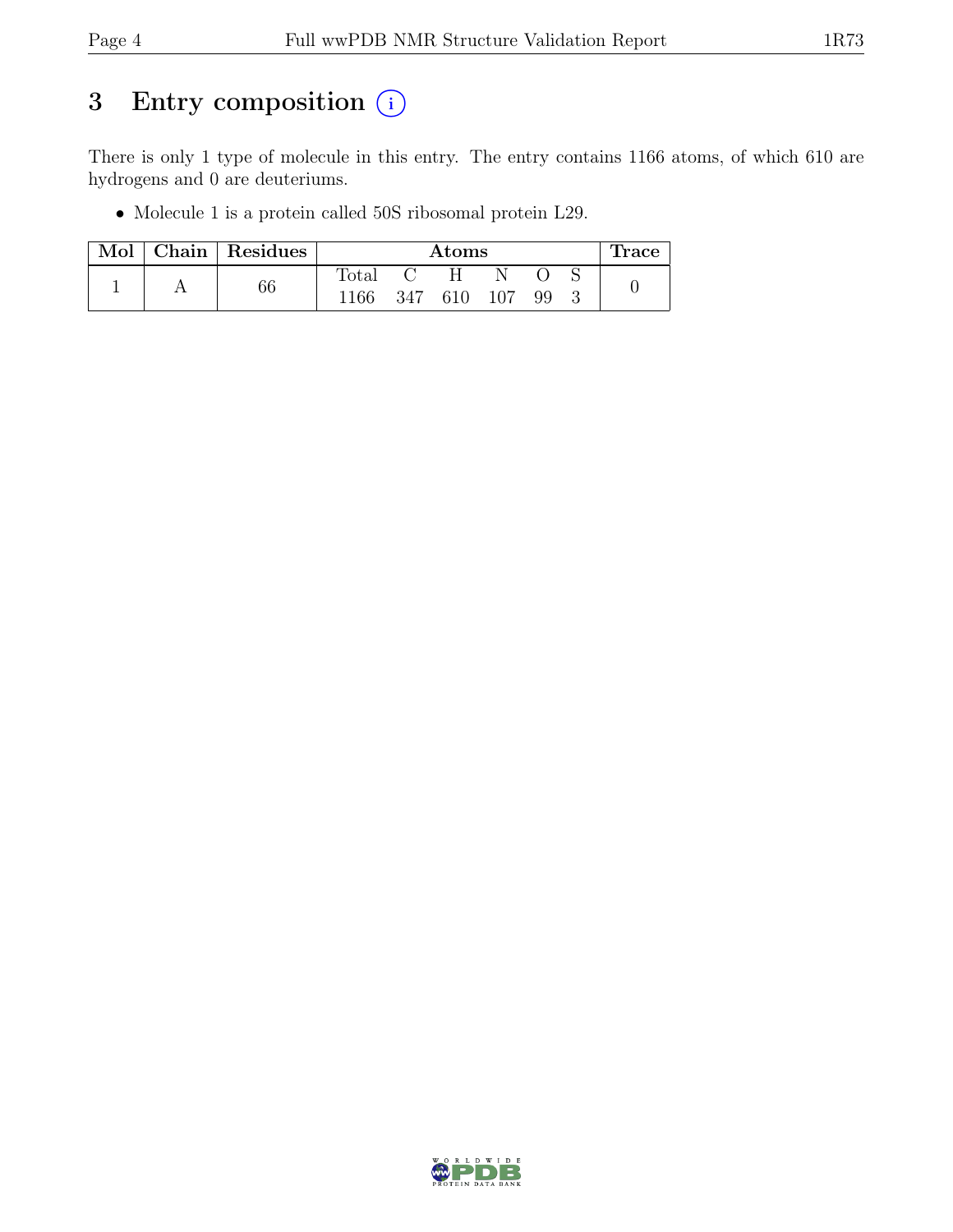# 4 Residue-property plots (i)

## <span id="page-4-0"></span>4.1 Average score per residue in the NMR ensemble

These plots are provided for all protein, RNA, DNA and oligosaccharide chains in the entry. The first graphic is the same as shown in the summary in section 1 of this report. The second graphic shows the sequence where residues are colour-coded according to the number of geometric quality criteria for which they contain at least one outlier:  $green = 0$ ,  $yellow = 1$ ,  $orange = 2$  and  $red =$ 3 or more. Stretches of 2 or more consecutive residues without any outliers are shown as green connectors. Residues which are classified as ill-defined in the NMR ensemble, are shown in cyan with an underline colour-coded according to the previous scheme. Residues which were present in the experimental sample, but not modelled in the final structure are shown in grey.

• Molecule 1: 50S ribosomal protein L29



## 4.2 Scores per residue for each member of the ensemble

Colouring as in section [4.1](#page-4-0) above.

#### 4.2.1 Score per residue for model 1

• Molecule 1: 50S ribosomal protein L29



#### 4.2.2 Score per residue for model 2



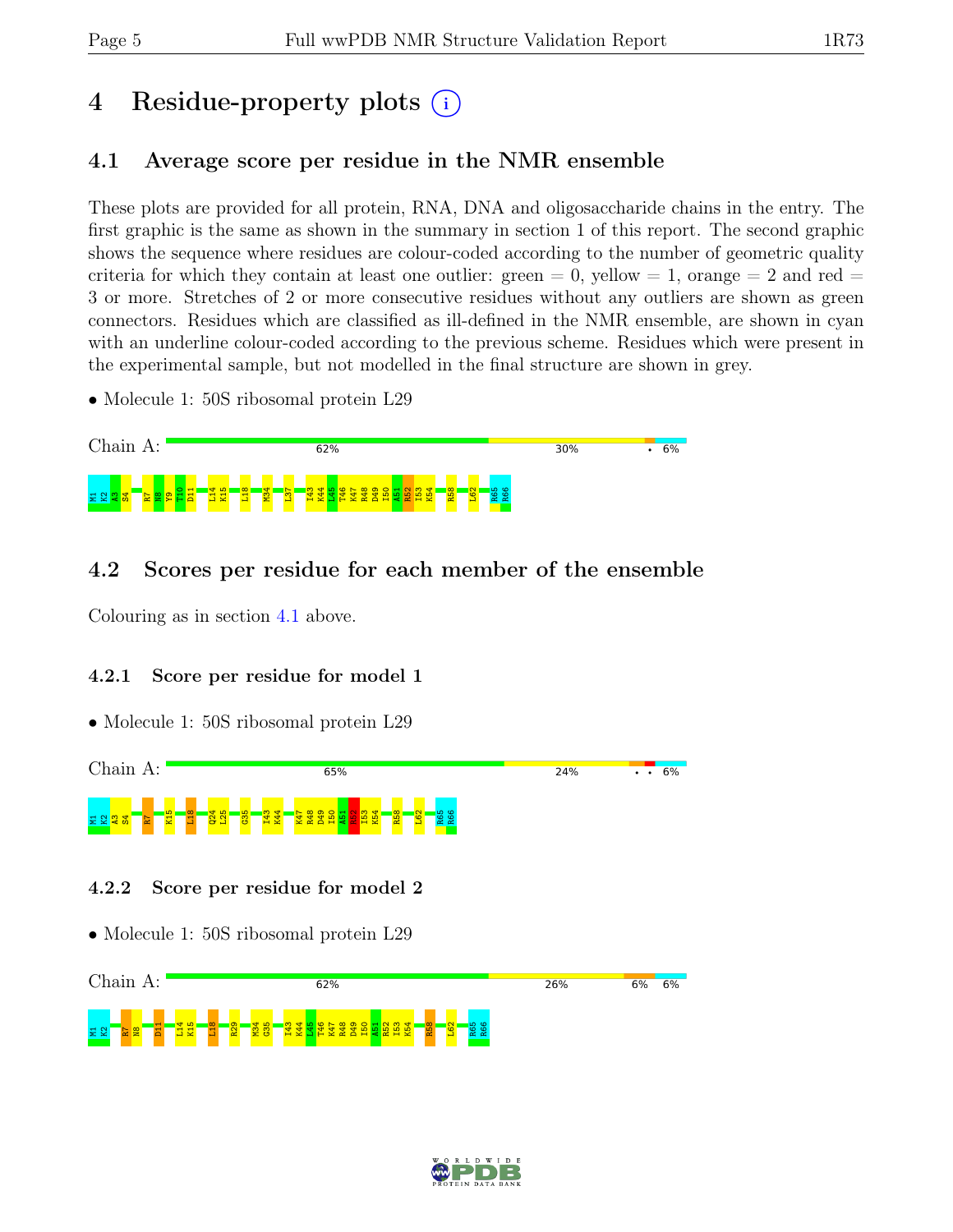#### 4.2.3 Score per residue for model 3

• Molecule 1: 50S ribosomal protein L29



#### 4.2.4 Score per residue for model 4

• Molecule 1: 50S ribosomal protein L29



#### 4.2.5 Score per residue for model 5

• Molecule 1: 50S ribosomal protein L29



#### 4.2.6 Score per residue for model 6

• Molecule 1: 50S ribosomal protein L29



#### 4.2.7 Score per residue for model 7



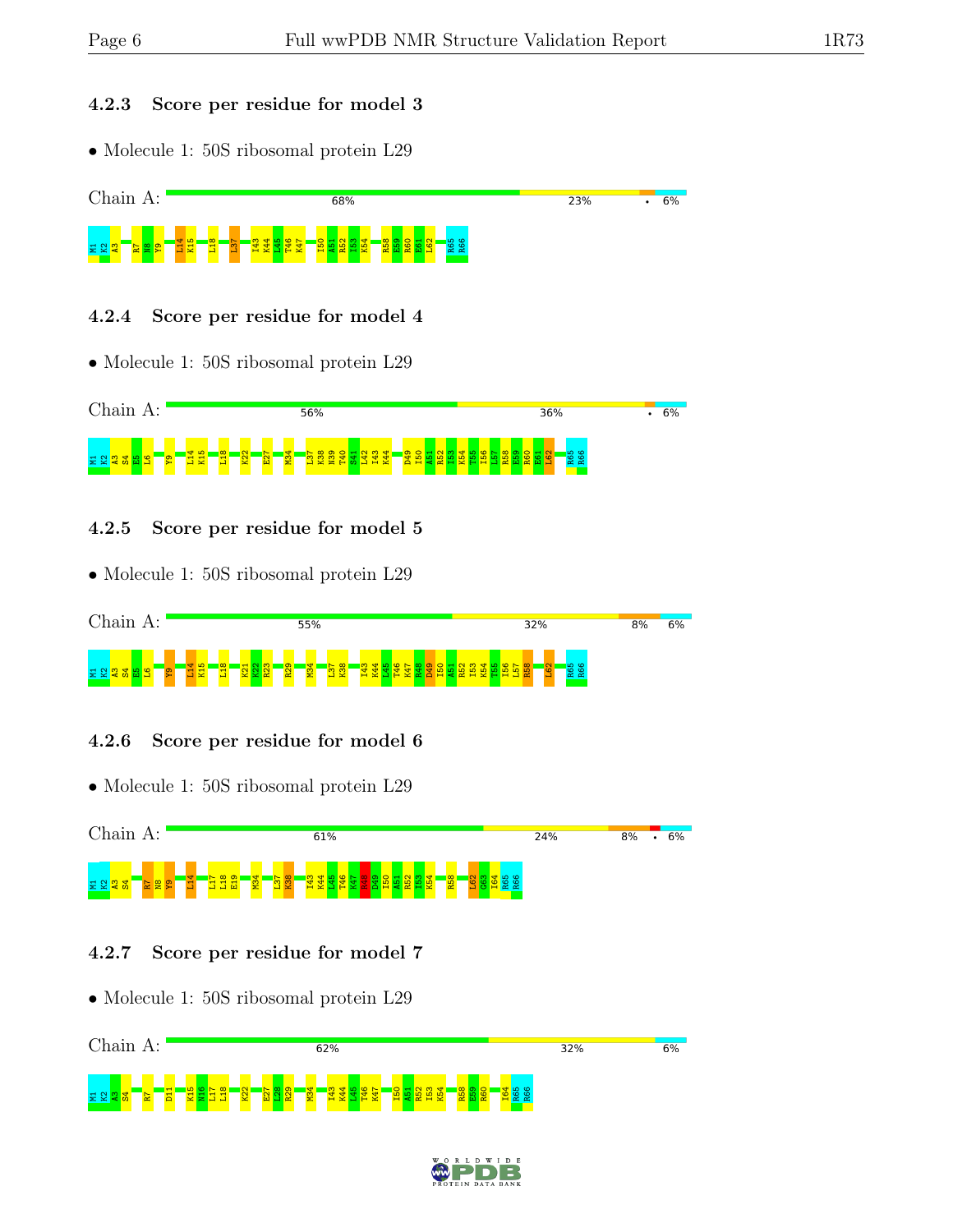#### 4.2.8 Score per residue for model 8

• Molecule 1: 50S ribosomal protein L29



### 4.2.9 Score per residue for model 9

• Molecule 1: 50S ribosomal protein L29



### 4.2.10 Score per residue for model 10

• Molecule 1: 50S ribosomal protein L29



### 4.2.11 Score per residue for model 11





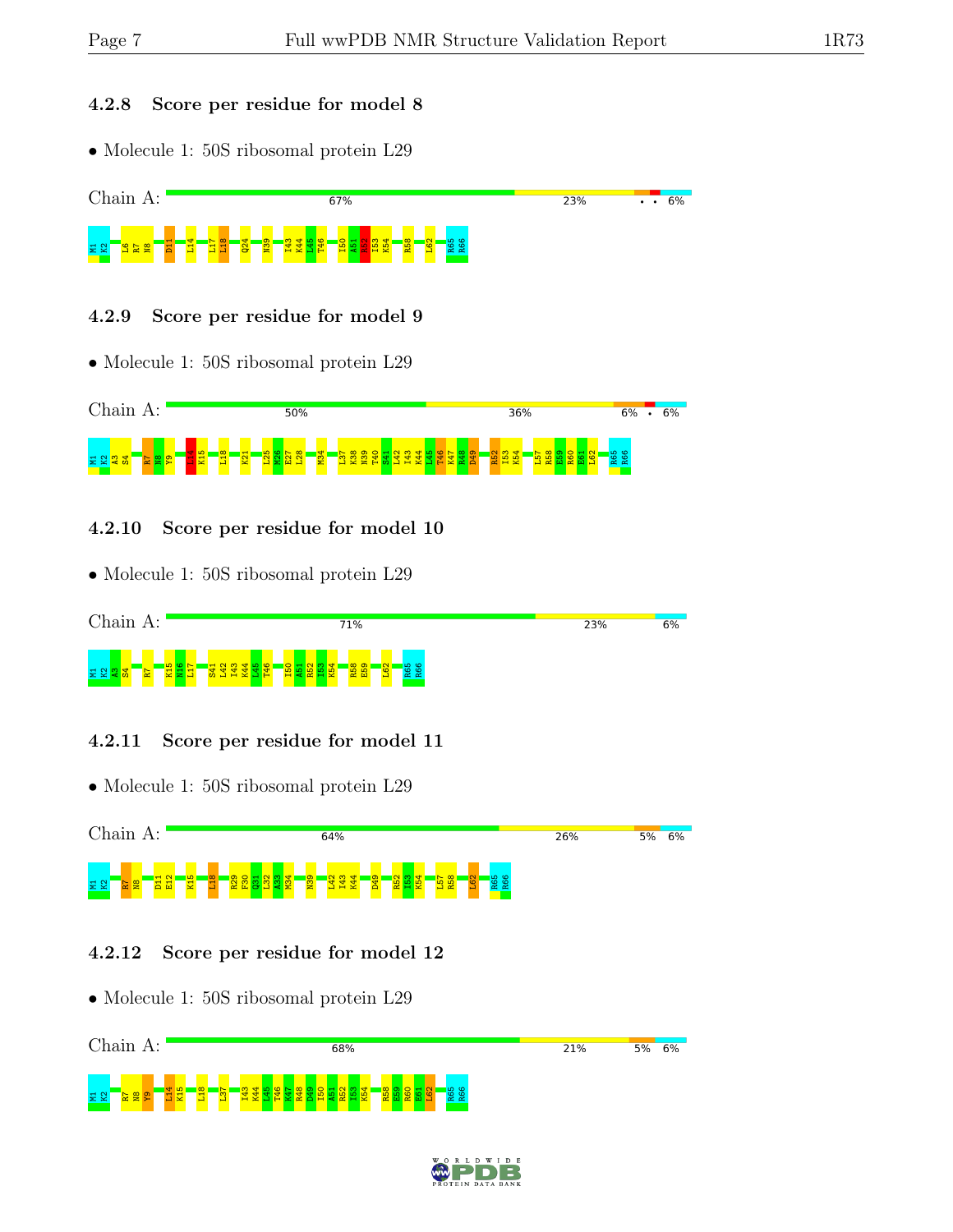#### 4.2.13 Score per residue for model 13

• Molecule 1: 50S ribosomal protein L29



### 4.2.14 Score per residue for model 14

• Molecule 1: 50S ribosomal protein L29



## 4.2.15 Score per residue for model 15 (medoid)

• Molecule 1: 50S ribosomal protein L29



## 4.2.16 Score per residue for model 16

• Molecule 1: 50S ribosomal protein L29



## 4.2.17 Score per residue for model 17

• Molecule 1: 50S ribosomal protein L29 Chain A: 58% 33%  $\overline{\phantom{0}}$  6%  $\overline{H}$  $\frac{15}{15}$  $\frac{16}{2}$  $\frac{17}{11}$  $\frac{18}{11}$  $\frac{8}{2}$ E20 K38  $\frac{8}{2}$  $\frac{1}{2}$  $\frac{341}{2}$  $\frac{22}{1}$ I43  $\frac{1}{10}$  $K47$ R48 D49 R52 I53 K54 L57 R58 L62  $\frac{3}{2}$ I64 R65 R662 2 2 3 8 9 9 2 <mark>2</mark>

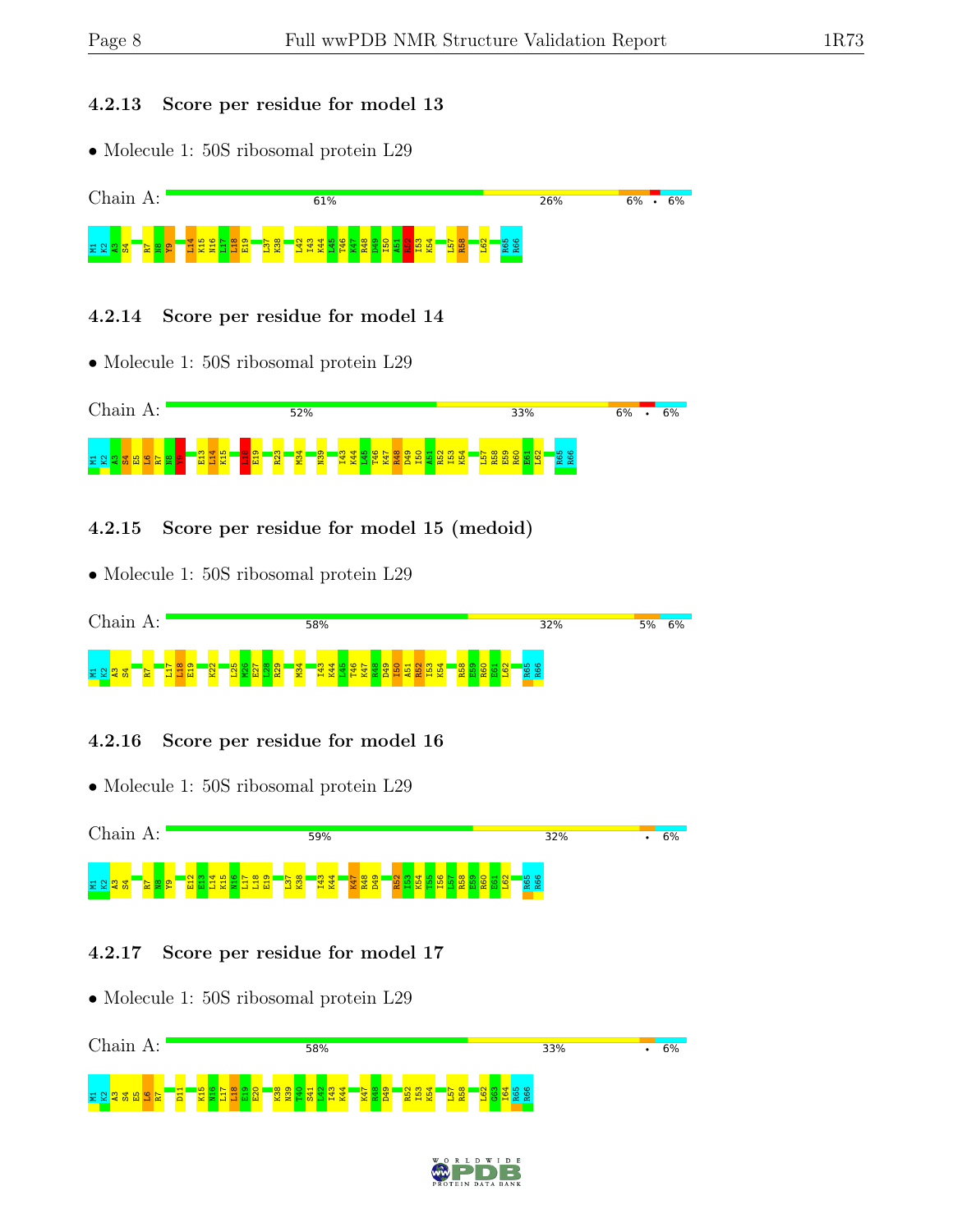### 4.2.18 Score per residue for model 18

• Molecule 1: 50S ribosomal protein L29



#### 4.2.19 Score per residue for model 19

• Molecule 1: 50S ribosomal protein L29



### 4.2.20 Score per residue for model 20



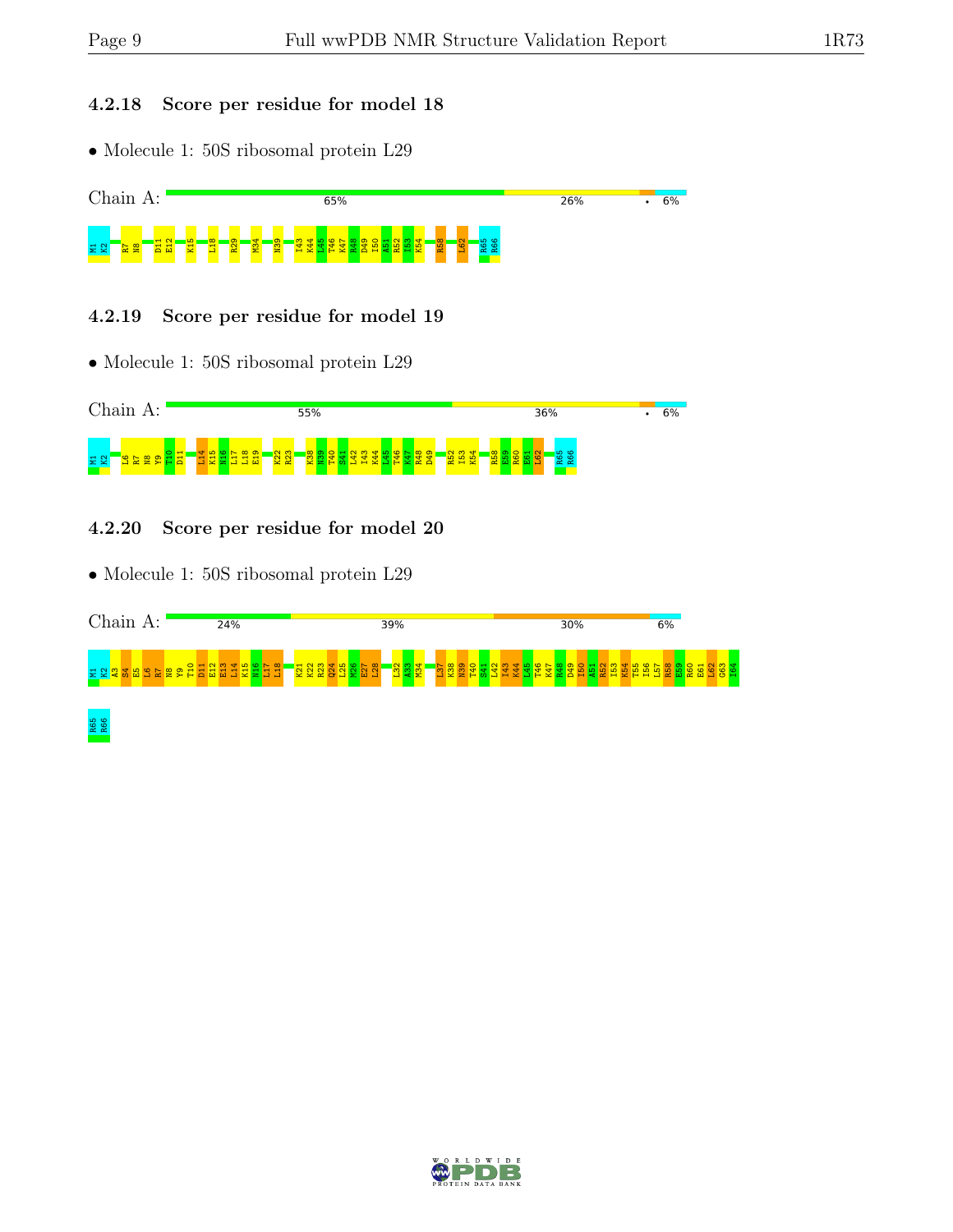# 5 Refinement protocol and experimental data overview  $(i)$

Of the 100 calculated structures, 20 were deposited, based on the following criterion: target function.

The following table shows the software used for structure solution, optimisation and refinement.

| Software name   Classification   Version |            |  |
|------------------------------------------|------------|--|
| DYANA                                    | refinement |  |

No chemical shift data was provided.

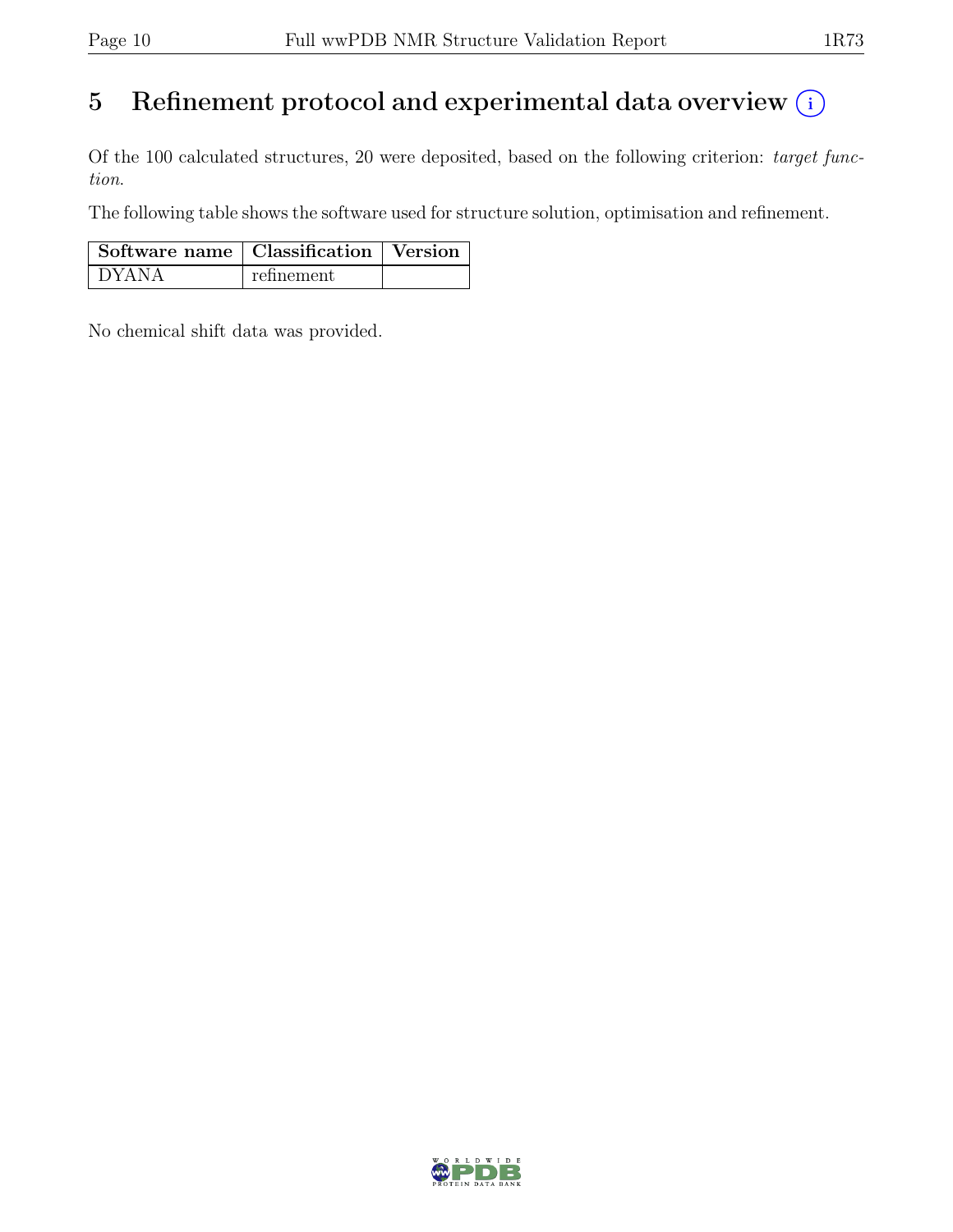# 6 Model quality  $(i)$

## 6.1 Standard geometry  $(i)$

The Z score for a bond length (or angle) is the number of standard deviations the observed value is removed from the expected value. A bond length (or angle) with  $|Z| > 5$  is considered an outlier worth inspection. RMSZ is the (average) root-mean-square of all Z scores of the bond lengths (or angles).

| Mol | Chain |                 | Bond lengths                    | Bond angles     |                                     |  |
|-----|-------|-----------------|---------------------------------|-----------------|-------------------------------------|--|
|     |       | <b>RMSZ</b>     | #Z>5                            | <b>RMSZ</b>     | #Z>5                                |  |
|     |       | $0.56 \pm 0.01$ | $0\pm 0/519$ ( $0.0\pm 0.0\%$ ) | $1.20 \pm 0.10$ | $(690 ( 0.3 \pm 0.2\%)$<br>$2\pm1/$ |  |
| All |       | $0.56\,$        | $0.0\%$<br>$^{\prime}10380$     | 1.21            | $0.3\%$<br>36/13800                 |  |

Chiral center outliers are detected by calculating the chiral volume of a chiral center and verifying if the center is modelled as a planar moiety or with the opposite hand. A planarity outlier is detected by checking planarity of atoms in a peptide group, atoms in a mainchain group or atoms of a sidechain that are expected to be planar.

|  | Mol   Chain   Chirality   Planarity |             |
|--|-------------------------------------|-------------|
|  | $0.0 \pm 0.0$                       | $1.4 + 1.1$ |
|  |                                     |             |

All unique bond outliers are listed below.

| Mol | $ $ Chain   Res   Type |     | $\boldsymbol{\mathrm{Atoms}}$ $\vert$ |          |      | Observed( $\AA$ )   Ideal( $\AA$ ) <sup> </sup> | Models |       |
|-----|------------------------|-----|---------------------------------------|----------|------|-------------------------------------------------|--------|-------|
|     |                        |     |                                       | <b>Z</b> |      |                                                 | Worst  | Total |
|     |                        | LEU | CG-CD1                                | 7.58     | 1.79 | $1.51\,$                                        |        |       |

All unique angle outliers are listed below. They are sorted according to the Z-score of the worst occurrence in the ensemble.

| Mol | Chain              |    |            | Atoms                 | Z              |                      |        | Models |                |
|-----|--------------------|----|------------|-----------------------|----------------|----------------------|--------|--------|----------------|
|     | Res<br><b>Type</b> |    |            |                       | Observed $(°)$ | Ideal <sup>(o)</sup> | Worst  | Total  |                |
|     | A                  | 23 | $\rm{ARG}$ | NE-CZ-NH <sub>2</sub> | $-8.90$        | 115.85               | 120.30 | 19     | $\overline{2}$ |
|     | А                  | 7  | $\rm{ARG}$ | NE-CZ-NH <sub>2</sub> | $-7.26$        | 116.67               | 120.30 | 6      | 3              |
|     | A                  | 9  | <b>TYR</b> | $CB-CA-C$             | 6.92           | 124.24               | 110.40 | 13     | 3              |
|     | A                  | 52 | $\rm{ARG}$ | $CA-CB-CG$            | 6.89           | 128.55               | 113.40 | 13     | $\overline{4}$ |
|     | A                  | 60 | ARG        | NE-CZ-NH1             | 6.57           | 123.58               | 120.30 | 15     |                |
|     | A                  | 58 | $\rm{ARG}$ | NE-CZ-NH <sub>2</sub> | $-6.17$        | 117.22               | 120.30 | 13     | 2              |
|     | A                  | 47 | <b>LYS</b> | $CB-CA-C$             | 6.00           | 122.41               | 110.40 | 16     |                |
|     | А                  | 48 | ARG        | NE-CZ-NH <sub>2</sub> | $-6.00$        | 117.30               | 120.30 | 6      | 3              |
|     | A                  | 29 | $\rm{ARG}$ | NE-CZ-NH <sub>2</sub> | $-5.85$        | 117.37               | 120.30 | 7      | 2              |
|     | A                  | 64 | ILE        | $C-N-CA$              | 5.73           | 136.02               | 121.70 | 17     |                |

Continued on next page...

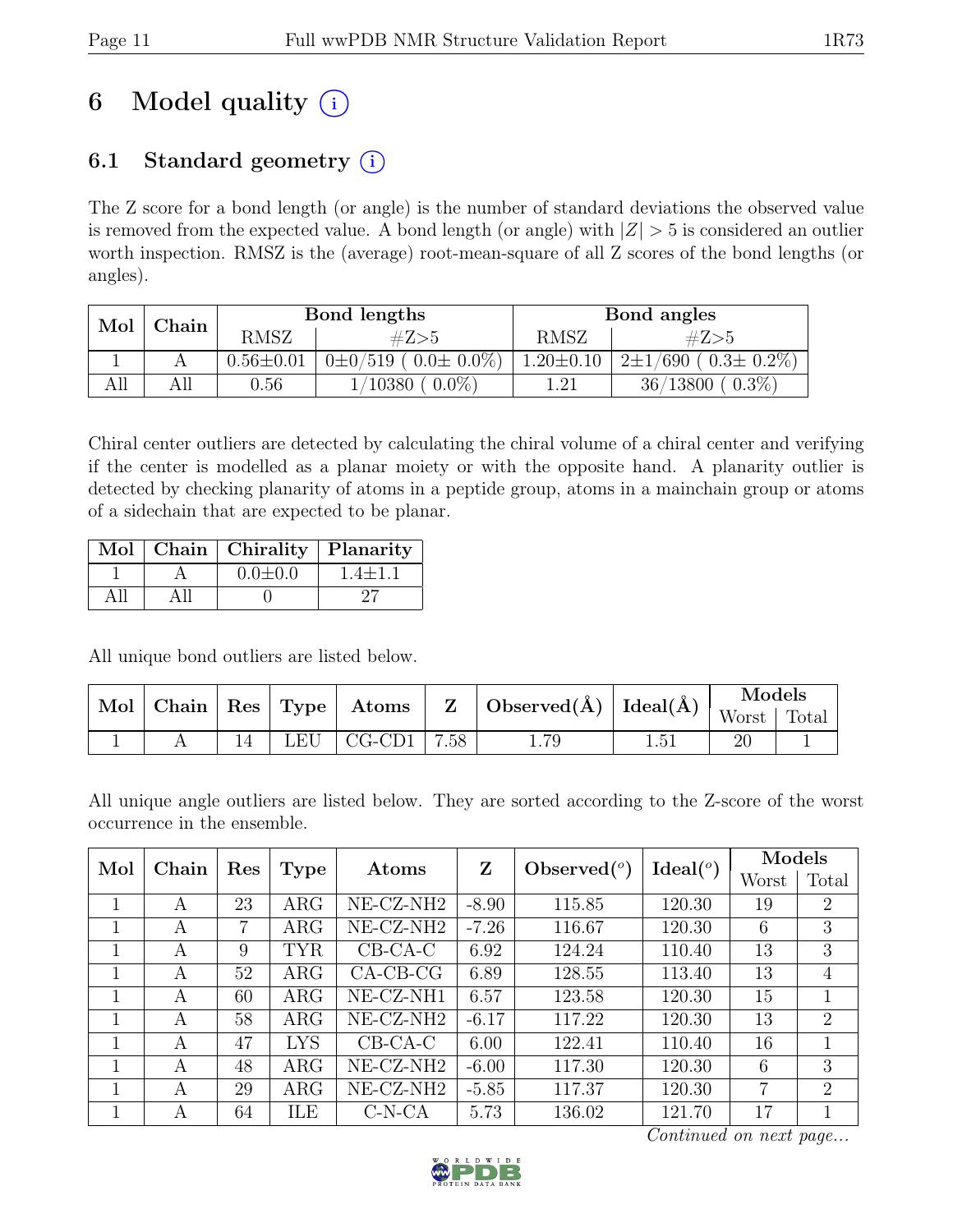| Mol |       |     |               |                       | Z                  |        |        | Models |                |
|-----|-------|-----|---------------|-----------------------|--------------------|--------|--------|--------|----------------|
|     | Chain | Res | Type<br>Atoms | Observed $(°)$        | Ideal <sup>o</sup> | Worst  | Total  |        |                |
|     | A     | 14  | LEU           | $CB-CG-CD2$           | 5.63               | 120.57 | 111.00 | 9      |                |
| 1   | A     | 9   | <b>TYR</b>    | $CB-CG-CD2$           | $-5.44$            | 117.74 | 121.00 | 5      |                |
| 1   | А     | 46  | <b>THR</b>    | $CA-CB-CG2$           | 5.44               | 120.01 | 112.40 | 9      | $\overline{2}$ |
| 1   | A     | 18  | <b>LEU</b>    | $CB-CG-CD2$           | 5.42               | 120.21 | 111.00 | 14     |                |
|     | А     | 60  | $\rm{ARG}$    | NE-CZ-NH <sub>2</sub> | $-5.31$            | 117.65 | 120.30 | 12     | $\overline{2}$ |
|     | А     | 29  | ARG           | NE-CZ-NH1             | 5.24               | 122.92 | 120.30 | 7      | $\overline{2}$ |
|     | А     | 51  | ALA           | $CB-CA-C$             | 5.21               | 117.92 | 110.10 | 15     |                |
| 1   | A     | 52  | $\rm{ARG}$    | $N-CA-CB$             | $-5.19$            | 101.25 | 110.60 | 13     |                |
| 1   | A     | 52  | $\rm{ARG}$    | NE-CZ-NH1             | 5.12               | 122.86 | 120.30 | 16     | 2              |
|     | А     | 62  | LEU           | $CB-CG-CD1$           | 5.00               | 119.51 | 111.00 | 19     |                |

Continued from previous page...

There are no chirality outliers.

All unique planar outliers are listed below. They are sorted by the frequency of occurrence in the ensemble.

| Mol | $\overline{\text{Chain}}$ | Res | <b>Type</b> | Group     | Models (Total)              |
|-----|---------------------------|-----|-------------|-----------|-----------------------------|
| 1   | А                         | 3   | ALA         | Peptide   |                             |
| 1   | А                         | 60  | $\rm{ARG}$  | Sidechain |                             |
|     | А                         | 29  | $\rm{ARG}$  | Sidechain | 3                           |
|     | А                         | 48  | $\rm{ARG}$  | Sidechain | 3                           |
|     | А                         | 52  | $\rm{ARG}$  | Sidechain | 2                           |
| 1   | А                         |     | $\rm{ARG}$  | Sidechain | 2                           |
| 1   | А                         | 58  | $\rm{ARG}$  | Sidechain | $\mathcal{D}_{\mathcal{L}}$ |
|     | А                         | 9   | <b>TYR</b>  | Sidechain | $\mathcal{D}_{\mathcal{A}}$ |
|     |                           | 23  | $\rm{ARG}$  | Sidechain |                             |

## 6.2 Too-close contacts  $(i)$

In the following table, the Non-H and H(model) columns list the number of non-hydrogen atoms and hydrogen atoms in each chain respectively. The H(added) column lists the number of hydrogen atoms added and optimized by MolProbity. The Clashes column lists the number of clashes averaged over the ensemble.

|     |       | Mol   Chain   Non-H   H(model)   H(added)   Clashes |       |            |
|-----|-------|-----------------------------------------------------|-------|------------|
|     | 517   | 562                                                 | 562   | $6 \pm 13$ |
| All | 10340 | 11240                                               | 11240 | 128        |

The all-atom clashscore is defined as the number of clashes found per 1000 atoms (including hydrogen atoms). The all-atom clashscore for this structure is 6.

All unique clashes are listed below, sorted by their clash magnitude.

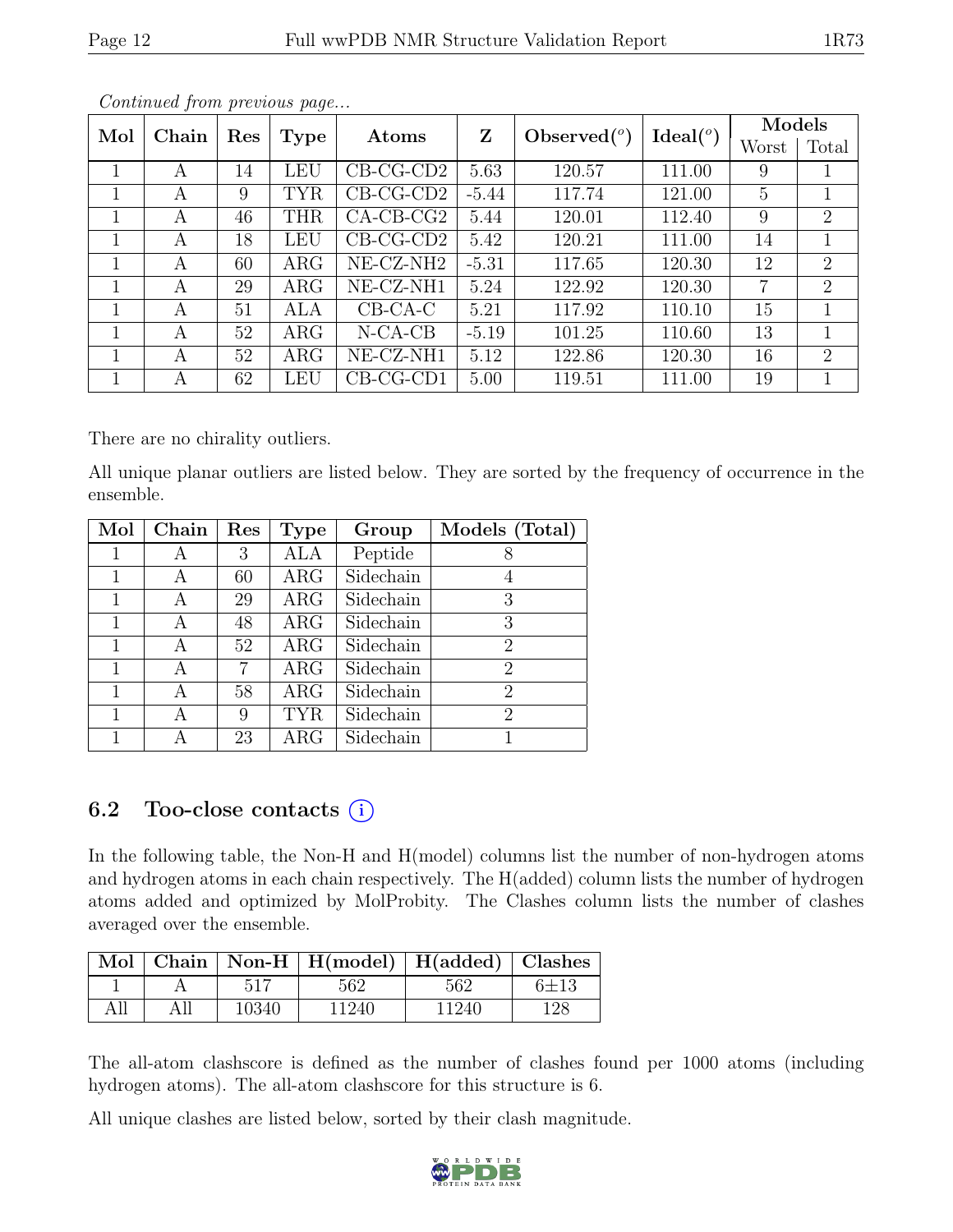| Worst<br>Total<br>1:A:14:LEU:CD1<br>1:A:14:LEU:CG<br>1.54<br>1.79<br>20<br>$\mathbf{1}$<br>1:A:18:LEU:HD22<br>1: A:53: ILE: HG23<br>0.93<br>1.34<br>20<br>$\overline{4}$<br>1: A:6: LEU:O<br>1:A:14:LEU:HD11<br>1.75<br>$\mathbf{1}$<br>0.81<br>20<br>1:A:62:LEU:N<br>$\overline{5}$<br>1:A:62:LEU:HD13<br>0.80<br>1.90<br>20<br>$\overline{1}$<br>1:A:14:LEU:CD1<br>1:A:14:LEU:CB<br>2.61<br>0.78<br>20<br>1:A:18:LEU:HD12<br>1:A:57:LEU:HB2<br>0.76<br>1.54<br>$\sqrt{2}$<br>20<br>$\overline{3}$<br>1: A:49: ASP:O<br>1.81<br>1:A:53:ILE:HD12<br>0.75<br>20<br>$\overline{2}$<br>1:A:18:LEU:HD13<br>1:A:53:ILE:O<br>1.82<br>0.74<br>20<br>1: A:57: LEU: CB<br>0.72<br>2.15<br>$\mathbf{1}$<br>1:A:18:LEU:HD12<br>20<br>$\overline{2}$<br>1:A:6:LEU:HD21<br>1:A:53:ILE:HG13<br>0.72<br>1.61<br>20<br>1:A:21:LYS:HE2<br>1.62<br>$\mathbf{1}$<br>1:A:53:ILE:HD13<br>0.71<br>20<br>$\overline{2}$<br>1:A:18:LEU:HD23<br>1: A:18:LEU: N<br>0.70<br>2.01<br>20<br>1.64<br>9<br>1: A:9: TYR: HB2<br>1:A:14:LEU:HD13<br>0.69<br>$\overline{4}$<br>1: A:25:LEU:C<br>1: A:25:LEU:HD13<br>$\mathbf{1}$<br>0.69<br>2.07<br>20<br>$\overline{1}$<br>1:A:14:LEU:HA<br>1:A:14:LEU:HD13<br>0.67<br>1.67<br>20<br>1:A:32:LEU:CD2<br>1: A:40:THR:HG22<br>$\mathbf{1}$<br>0.65<br>2.21<br>20<br>$\overline{2.23}$<br>1:A:14:LEU:CD1<br>1:A:14:LEU:HA<br>0.64<br>20<br>$\mathbf{1}$<br>1: A:28:LEU:O<br>1:A:37:LEU:HD12<br>0.63<br>1.94<br>20<br>$\mathbf{1}$<br>1:A:21:LYS:CE<br>1:A:53:ILE:HD13<br>0.61<br>2.24<br>$\mathbf{1}$<br>20<br>1:A:28:LEU:HD12<br>1: A:46:THR:HG21<br>1.72<br>0.60<br>9<br>$\mathbf{1}$<br>1: A:62:LEU: N<br>1: A:62:LEU:CD1<br>0.60<br>2.63<br>20<br>$\mathbf{1}$<br>1.73<br>1: A:46:THR:HG22<br>1:A:50:ILE:HD13<br>0.60<br>12<br>20<br>1:A:46:THR:HG22<br>1: A:50: ILE: CD1<br>2.27<br>$\overline{5}$<br>0.59<br>14<br>$\overline{3}$<br>1:A:6:LEU:HD23<br>1:A:56:ILE:HG13<br>1.74<br>0.59<br>20<br>3<br>1:A:37:LEU:HD23<br>1:A:38:LYS:N<br>0.57<br>2.12<br>20<br>1:A:21:LYS:HG3<br>1.77<br>$\sqrt{2}$<br>1:A:53:ILE:HD13<br>0.55<br>9<br>1:A:32:LEU:HD22<br>1: A:40:THR:HG22<br>1.78<br>$\mathbf{1}$<br>0.54<br>20<br>1: A:58: ARG:O<br>1:A:62:LEU:HD22<br>0.54<br>2.03<br>$\mathbf{1}$<br>20<br>1:A:14:LEU:CD1<br>1:A:14:LEU:CA<br>0.52<br>2.86<br>20<br>$\mathbf{1}$<br>1:A:37:LEU:HD23<br>1: A:38: LYS:H<br>0.52<br>1.65<br>20<br>1<br>1:A:11:ASP:HA<br>1:A:14:LEU:HD12<br>0.51<br>1.80<br>8<br>$\overline{2}$<br>1: A:5: GLU: HG3<br>1:A:6:LEU:HD22<br>0.51<br>1.81<br>17<br>$\overline{2}$<br>1:A:18:LEU:HA<br>1:A:53:ILE:HG22<br>3<br>0.50<br>1.83<br>13<br>1: A:21: LYS:O<br>1: A:50: ILE: HD11<br>0.50<br>2.06<br>$\mathbf{1}$<br>20<br>1: A:50: ILE: O<br>1: A:54: LYS: CG<br>0.49<br>2.60<br>20<br>$\mathbf{1}$<br>1:A:18:LEU:HD22<br>1:A:53:ILE:CG2<br>0.49<br>2.23<br>20<br>$\mathbf{1}$<br>1:A:25:LEU:HD21<br>1:A:47:LYS:HD3<br>1.85<br>$\overline{2}$<br>0.48<br>$\mathbf{1}$<br>1: A:10:THR:O<br>1: A: 13: GLU: N<br>0.48<br>2.46<br>20<br>$\mathbf{1}$<br>1: A:44: LYS:O<br>1:A:44:LYS:CE<br>0.48<br>2.62<br>20<br>$\mathbf{1}$<br>1:A:62:LEU:HD23<br>1: A:64:ILE:CD1<br>0.47<br>2.39<br>6<br>$\mathbf{1}$<br>1:A:25:LEU:HD22<br>1:A:43:ILE:CD1<br>2.38<br>20<br>0.47<br>$\mathbf{1}$<br>1: A:5: GLU: CG<br>1:A:6:LEU:HD22<br>0.47<br>2.40<br>14<br>$\mathbf{1}$ | Atom-1 | Atom-2 | $Clash(\AA)$ | Distance(A) | Models |  |
|------------------------------------------------------------------------------------------------------------------------------------------------------------------------------------------------------------------------------------------------------------------------------------------------------------------------------------------------------------------------------------------------------------------------------------------------------------------------------------------------------------------------------------------------------------------------------------------------------------------------------------------------------------------------------------------------------------------------------------------------------------------------------------------------------------------------------------------------------------------------------------------------------------------------------------------------------------------------------------------------------------------------------------------------------------------------------------------------------------------------------------------------------------------------------------------------------------------------------------------------------------------------------------------------------------------------------------------------------------------------------------------------------------------------------------------------------------------------------------------------------------------------------------------------------------------------------------------------------------------------------------------------------------------------------------------------------------------------------------------------------------------------------------------------------------------------------------------------------------------------------------------------------------------------------------------------------------------------------------------------------------------------------------------------------------------------------------------------------------------------------------------------------------------------------------------------------------------------------------------------------------------------------------------------------------------------------------------------------------------------------------------------------------------------------------------------------------------------------------------------------------------------------------------------------------------------------------------------------------------------------------------------------------------------------------------------------------------------------------------------------------------------------------------------------------------------------------------------------------------------------------------------------------------------------------------------------------------------------------------------------------------------------------------------------------------------------------------------------------------------------------------------------------------------------------------------------------------------------------------------------------------------------------------------|--------|--------|--------------|-------------|--------|--|
|                                                                                                                                                                                                                                                                                                                                                                                                                                                                                                                                                                                                                                                                                                                                                                                                                                                                                                                                                                                                                                                                                                                                                                                                                                                                                                                                                                                                                                                                                                                                                                                                                                                                                                                                                                                                                                                                                                                                                                                                                                                                                                                                                                                                                                                                                                                                                                                                                                                                                                                                                                                                                                                                                                                                                                                                                                                                                                                                                                                                                                                                                                                                                                                                                                                                                                |        |        |              |             |        |  |
|                                                                                                                                                                                                                                                                                                                                                                                                                                                                                                                                                                                                                                                                                                                                                                                                                                                                                                                                                                                                                                                                                                                                                                                                                                                                                                                                                                                                                                                                                                                                                                                                                                                                                                                                                                                                                                                                                                                                                                                                                                                                                                                                                                                                                                                                                                                                                                                                                                                                                                                                                                                                                                                                                                                                                                                                                                                                                                                                                                                                                                                                                                                                                                                                                                                                                                |        |        |              |             |        |  |
|                                                                                                                                                                                                                                                                                                                                                                                                                                                                                                                                                                                                                                                                                                                                                                                                                                                                                                                                                                                                                                                                                                                                                                                                                                                                                                                                                                                                                                                                                                                                                                                                                                                                                                                                                                                                                                                                                                                                                                                                                                                                                                                                                                                                                                                                                                                                                                                                                                                                                                                                                                                                                                                                                                                                                                                                                                                                                                                                                                                                                                                                                                                                                                                                                                                                                                |        |        |              |             |        |  |
|                                                                                                                                                                                                                                                                                                                                                                                                                                                                                                                                                                                                                                                                                                                                                                                                                                                                                                                                                                                                                                                                                                                                                                                                                                                                                                                                                                                                                                                                                                                                                                                                                                                                                                                                                                                                                                                                                                                                                                                                                                                                                                                                                                                                                                                                                                                                                                                                                                                                                                                                                                                                                                                                                                                                                                                                                                                                                                                                                                                                                                                                                                                                                                                                                                                                                                |        |        |              |             |        |  |
|                                                                                                                                                                                                                                                                                                                                                                                                                                                                                                                                                                                                                                                                                                                                                                                                                                                                                                                                                                                                                                                                                                                                                                                                                                                                                                                                                                                                                                                                                                                                                                                                                                                                                                                                                                                                                                                                                                                                                                                                                                                                                                                                                                                                                                                                                                                                                                                                                                                                                                                                                                                                                                                                                                                                                                                                                                                                                                                                                                                                                                                                                                                                                                                                                                                                                                |        |        |              |             |        |  |
|                                                                                                                                                                                                                                                                                                                                                                                                                                                                                                                                                                                                                                                                                                                                                                                                                                                                                                                                                                                                                                                                                                                                                                                                                                                                                                                                                                                                                                                                                                                                                                                                                                                                                                                                                                                                                                                                                                                                                                                                                                                                                                                                                                                                                                                                                                                                                                                                                                                                                                                                                                                                                                                                                                                                                                                                                                                                                                                                                                                                                                                                                                                                                                                                                                                                                                |        |        |              |             |        |  |
|                                                                                                                                                                                                                                                                                                                                                                                                                                                                                                                                                                                                                                                                                                                                                                                                                                                                                                                                                                                                                                                                                                                                                                                                                                                                                                                                                                                                                                                                                                                                                                                                                                                                                                                                                                                                                                                                                                                                                                                                                                                                                                                                                                                                                                                                                                                                                                                                                                                                                                                                                                                                                                                                                                                                                                                                                                                                                                                                                                                                                                                                                                                                                                                                                                                                                                |        |        |              |             |        |  |
|                                                                                                                                                                                                                                                                                                                                                                                                                                                                                                                                                                                                                                                                                                                                                                                                                                                                                                                                                                                                                                                                                                                                                                                                                                                                                                                                                                                                                                                                                                                                                                                                                                                                                                                                                                                                                                                                                                                                                                                                                                                                                                                                                                                                                                                                                                                                                                                                                                                                                                                                                                                                                                                                                                                                                                                                                                                                                                                                                                                                                                                                                                                                                                                                                                                                                                |        |        |              |             |        |  |
|                                                                                                                                                                                                                                                                                                                                                                                                                                                                                                                                                                                                                                                                                                                                                                                                                                                                                                                                                                                                                                                                                                                                                                                                                                                                                                                                                                                                                                                                                                                                                                                                                                                                                                                                                                                                                                                                                                                                                                                                                                                                                                                                                                                                                                                                                                                                                                                                                                                                                                                                                                                                                                                                                                                                                                                                                                                                                                                                                                                                                                                                                                                                                                                                                                                                                                |        |        |              |             |        |  |
|                                                                                                                                                                                                                                                                                                                                                                                                                                                                                                                                                                                                                                                                                                                                                                                                                                                                                                                                                                                                                                                                                                                                                                                                                                                                                                                                                                                                                                                                                                                                                                                                                                                                                                                                                                                                                                                                                                                                                                                                                                                                                                                                                                                                                                                                                                                                                                                                                                                                                                                                                                                                                                                                                                                                                                                                                                                                                                                                                                                                                                                                                                                                                                                                                                                                                                |        |        |              |             |        |  |
|                                                                                                                                                                                                                                                                                                                                                                                                                                                                                                                                                                                                                                                                                                                                                                                                                                                                                                                                                                                                                                                                                                                                                                                                                                                                                                                                                                                                                                                                                                                                                                                                                                                                                                                                                                                                                                                                                                                                                                                                                                                                                                                                                                                                                                                                                                                                                                                                                                                                                                                                                                                                                                                                                                                                                                                                                                                                                                                                                                                                                                                                                                                                                                                                                                                                                                |        |        |              |             |        |  |
|                                                                                                                                                                                                                                                                                                                                                                                                                                                                                                                                                                                                                                                                                                                                                                                                                                                                                                                                                                                                                                                                                                                                                                                                                                                                                                                                                                                                                                                                                                                                                                                                                                                                                                                                                                                                                                                                                                                                                                                                                                                                                                                                                                                                                                                                                                                                                                                                                                                                                                                                                                                                                                                                                                                                                                                                                                                                                                                                                                                                                                                                                                                                                                                                                                                                                                |        |        |              |             |        |  |
|                                                                                                                                                                                                                                                                                                                                                                                                                                                                                                                                                                                                                                                                                                                                                                                                                                                                                                                                                                                                                                                                                                                                                                                                                                                                                                                                                                                                                                                                                                                                                                                                                                                                                                                                                                                                                                                                                                                                                                                                                                                                                                                                                                                                                                                                                                                                                                                                                                                                                                                                                                                                                                                                                                                                                                                                                                                                                                                                                                                                                                                                                                                                                                                                                                                                                                |        |        |              |             |        |  |
|                                                                                                                                                                                                                                                                                                                                                                                                                                                                                                                                                                                                                                                                                                                                                                                                                                                                                                                                                                                                                                                                                                                                                                                                                                                                                                                                                                                                                                                                                                                                                                                                                                                                                                                                                                                                                                                                                                                                                                                                                                                                                                                                                                                                                                                                                                                                                                                                                                                                                                                                                                                                                                                                                                                                                                                                                                                                                                                                                                                                                                                                                                                                                                                                                                                                                                |        |        |              |             |        |  |
|                                                                                                                                                                                                                                                                                                                                                                                                                                                                                                                                                                                                                                                                                                                                                                                                                                                                                                                                                                                                                                                                                                                                                                                                                                                                                                                                                                                                                                                                                                                                                                                                                                                                                                                                                                                                                                                                                                                                                                                                                                                                                                                                                                                                                                                                                                                                                                                                                                                                                                                                                                                                                                                                                                                                                                                                                                                                                                                                                                                                                                                                                                                                                                                                                                                                                                |        |        |              |             |        |  |
|                                                                                                                                                                                                                                                                                                                                                                                                                                                                                                                                                                                                                                                                                                                                                                                                                                                                                                                                                                                                                                                                                                                                                                                                                                                                                                                                                                                                                                                                                                                                                                                                                                                                                                                                                                                                                                                                                                                                                                                                                                                                                                                                                                                                                                                                                                                                                                                                                                                                                                                                                                                                                                                                                                                                                                                                                                                                                                                                                                                                                                                                                                                                                                                                                                                                                                |        |        |              |             |        |  |
|                                                                                                                                                                                                                                                                                                                                                                                                                                                                                                                                                                                                                                                                                                                                                                                                                                                                                                                                                                                                                                                                                                                                                                                                                                                                                                                                                                                                                                                                                                                                                                                                                                                                                                                                                                                                                                                                                                                                                                                                                                                                                                                                                                                                                                                                                                                                                                                                                                                                                                                                                                                                                                                                                                                                                                                                                                                                                                                                                                                                                                                                                                                                                                                                                                                                                                |        |        |              |             |        |  |
|                                                                                                                                                                                                                                                                                                                                                                                                                                                                                                                                                                                                                                                                                                                                                                                                                                                                                                                                                                                                                                                                                                                                                                                                                                                                                                                                                                                                                                                                                                                                                                                                                                                                                                                                                                                                                                                                                                                                                                                                                                                                                                                                                                                                                                                                                                                                                                                                                                                                                                                                                                                                                                                                                                                                                                                                                                                                                                                                                                                                                                                                                                                                                                                                                                                                                                |        |        |              |             |        |  |
|                                                                                                                                                                                                                                                                                                                                                                                                                                                                                                                                                                                                                                                                                                                                                                                                                                                                                                                                                                                                                                                                                                                                                                                                                                                                                                                                                                                                                                                                                                                                                                                                                                                                                                                                                                                                                                                                                                                                                                                                                                                                                                                                                                                                                                                                                                                                                                                                                                                                                                                                                                                                                                                                                                                                                                                                                                                                                                                                                                                                                                                                                                                                                                                                                                                                                                |        |        |              |             |        |  |
|                                                                                                                                                                                                                                                                                                                                                                                                                                                                                                                                                                                                                                                                                                                                                                                                                                                                                                                                                                                                                                                                                                                                                                                                                                                                                                                                                                                                                                                                                                                                                                                                                                                                                                                                                                                                                                                                                                                                                                                                                                                                                                                                                                                                                                                                                                                                                                                                                                                                                                                                                                                                                                                                                                                                                                                                                                                                                                                                                                                                                                                                                                                                                                                                                                                                                                |        |        |              |             |        |  |
|                                                                                                                                                                                                                                                                                                                                                                                                                                                                                                                                                                                                                                                                                                                                                                                                                                                                                                                                                                                                                                                                                                                                                                                                                                                                                                                                                                                                                                                                                                                                                                                                                                                                                                                                                                                                                                                                                                                                                                                                                                                                                                                                                                                                                                                                                                                                                                                                                                                                                                                                                                                                                                                                                                                                                                                                                                                                                                                                                                                                                                                                                                                                                                                                                                                                                                |        |        |              |             |        |  |
|                                                                                                                                                                                                                                                                                                                                                                                                                                                                                                                                                                                                                                                                                                                                                                                                                                                                                                                                                                                                                                                                                                                                                                                                                                                                                                                                                                                                                                                                                                                                                                                                                                                                                                                                                                                                                                                                                                                                                                                                                                                                                                                                                                                                                                                                                                                                                                                                                                                                                                                                                                                                                                                                                                                                                                                                                                                                                                                                                                                                                                                                                                                                                                                                                                                                                                |        |        |              |             |        |  |
|                                                                                                                                                                                                                                                                                                                                                                                                                                                                                                                                                                                                                                                                                                                                                                                                                                                                                                                                                                                                                                                                                                                                                                                                                                                                                                                                                                                                                                                                                                                                                                                                                                                                                                                                                                                                                                                                                                                                                                                                                                                                                                                                                                                                                                                                                                                                                                                                                                                                                                                                                                                                                                                                                                                                                                                                                                                                                                                                                                                                                                                                                                                                                                                                                                                                                                |        |        |              |             |        |  |
|                                                                                                                                                                                                                                                                                                                                                                                                                                                                                                                                                                                                                                                                                                                                                                                                                                                                                                                                                                                                                                                                                                                                                                                                                                                                                                                                                                                                                                                                                                                                                                                                                                                                                                                                                                                                                                                                                                                                                                                                                                                                                                                                                                                                                                                                                                                                                                                                                                                                                                                                                                                                                                                                                                                                                                                                                                                                                                                                                                                                                                                                                                                                                                                                                                                                                                |        |        |              |             |        |  |
|                                                                                                                                                                                                                                                                                                                                                                                                                                                                                                                                                                                                                                                                                                                                                                                                                                                                                                                                                                                                                                                                                                                                                                                                                                                                                                                                                                                                                                                                                                                                                                                                                                                                                                                                                                                                                                                                                                                                                                                                                                                                                                                                                                                                                                                                                                                                                                                                                                                                                                                                                                                                                                                                                                                                                                                                                                                                                                                                                                                                                                                                                                                                                                                                                                                                                                |        |        |              |             |        |  |
|                                                                                                                                                                                                                                                                                                                                                                                                                                                                                                                                                                                                                                                                                                                                                                                                                                                                                                                                                                                                                                                                                                                                                                                                                                                                                                                                                                                                                                                                                                                                                                                                                                                                                                                                                                                                                                                                                                                                                                                                                                                                                                                                                                                                                                                                                                                                                                                                                                                                                                                                                                                                                                                                                                                                                                                                                                                                                                                                                                                                                                                                                                                                                                                                                                                                                                |        |        |              |             |        |  |
|                                                                                                                                                                                                                                                                                                                                                                                                                                                                                                                                                                                                                                                                                                                                                                                                                                                                                                                                                                                                                                                                                                                                                                                                                                                                                                                                                                                                                                                                                                                                                                                                                                                                                                                                                                                                                                                                                                                                                                                                                                                                                                                                                                                                                                                                                                                                                                                                                                                                                                                                                                                                                                                                                                                                                                                                                                                                                                                                                                                                                                                                                                                                                                                                                                                                                                |        |        |              |             |        |  |
|                                                                                                                                                                                                                                                                                                                                                                                                                                                                                                                                                                                                                                                                                                                                                                                                                                                                                                                                                                                                                                                                                                                                                                                                                                                                                                                                                                                                                                                                                                                                                                                                                                                                                                                                                                                                                                                                                                                                                                                                                                                                                                                                                                                                                                                                                                                                                                                                                                                                                                                                                                                                                                                                                                                                                                                                                                                                                                                                                                                                                                                                                                                                                                                                                                                                                                |        |        |              |             |        |  |
|                                                                                                                                                                                                                                                                                                                                                                                                                                                                                                                                                                                                                                                                                                                                                                                                                                                                                                                                                                                                                                                                                                                                                                                                                                                                                                                                                                                                                                                                                                                                                                                                                                                                                                                                                                                                                                                                                                                                                                                                                                                                                                                                                                                                                                                                                                                                                                                                                                                                                                                                                                                                                                                                                                                                                                                                                                                                                                                                                                                                                                                                                                                                                                                                                                                                                                |        |        |              |             |        |  |
|                                                                                                                                                                                                                                                                                                                                                                                                                                                                                                                                                                                                                                                                                                                                                                                                                                                                                                                                                                                                                                                                                                                                                                                                                                                                                                                                                                                                                                                                                                                                                                                                                                                                                                                                                                                                                                                                                                                                                                                                                                                                                                                                                                                                                                                                                                                                                                                                                                                                                                                                                                                                                                                                                                                                                                                                                                                                                                                                                                                                                                                                                                                                                                                                                                                                                                |        |        |              |             |        |  |
|                                                                                                                                                                                                                                                                                                                                                                                                                                                                                                                                                                                                                                                                                                                                                                                                                                                                                                                                                                                                                                                                                                                                                                                                                                                                                                                                                                                                                                                                                                                                                                                                                                                                                                                                                                                                                                                                                                                                                                                                                                                                                                                                                                                                                                                                                                                                                                                                                                                                                                                                                                                                                                                                                                                                                                                                                                                                                                                                                                                                                                                                                                                                                                                                                                                                                                |        |        |              |             |        |  |
|                                                                                                                                                                                                                                                                                                                                                                                                                                                                                                                                                                                                                                                                                                                                                                                                                                                                                                                                                                                                                                                                                                                                                                                                                                                                                                                                                                                                                                                                                                                                                                                                                                                                                                                                                                                                                                                                                                                                                                                                                                                                                                                                                                                                                                                                                                                                                                                                                                                                                                                                                                                                                                                                                                                                                                                                                                                                                                                                                                                                                                                                                                                                                                                                                                                                                                |        |        |              |             |        |  |
|                                                                                                                                                                                                                                                                                                                                                                                                                                                                                                                                                                                                                                                                                                                                                                                                                                                                                                                                                                                                                                                                                                                                                                                                                                                                                                                                                                                                                                                                                                                                                                                                                                                                                                                                                                                                                                                                                                                                                                                                                                                                                                                                                                                                                                                                                                                                                                                                                                                                                                                                                                                                                                                                                                                                                                                                                                                                                                                                                                                                                                                                                                                                                                                                                                                                                                |        |        |              |             |        |  |
|                                                                                                                                                                                                                                                                                                                                                                                                                                                                                                                                                                                                                                                                                                                                                                                                                                                                                                                                                                                                                                                                                                                                                                                                                                                                                                                                                                                                                                                                                                                                                                                                                                                                                                                                                                                                                                                                                                                                                                                                                                                                                                                                                                                                                                                                                                                                                                                                                                                                                                                                                                                                                                                                                                                                                                                                                                                                                                                                                                                                                                                                                                                                                                                                                                                                                                |        |        |              |             |        |  |
|                                                                                                                                                                                                                                                                                                                                                                                                                                                                                                                                                                                                                                                                                                                                                                                                                                                                                                                                                                                                                                                                                                                                                                                                                                                                                                                                                                                                                                                                                                                                                                                                                                                                                                                                                                                                                                                                                                                                                                                                                                                                                                                                                                                                                                                                                                                                                                                                                                                                                                                                                                                                                                                                                                                                                                                                                                                                                                                                                                                                                                                                                                                                                                                                                                                                                                |        |        |              |             |        |  |
|                                                                                                                                                                                                                                                                                                                                                                                                                                                                                                                                                                                                                                                                                                                                                                                                                                                                                                                                                                                                                                                                                                                                                                                                                                                                                                                                                                                                                                                                                                                                                                                                                                                                                                                                                                                                                                                                                                                                                                                                                                                                                                                                                                                                                                                                                                                                                                                                                                                                                                                                                                                                                                                                                                                                                                                                                                                                                                                                                                                                                                                                                                                                                                                                                                                                                                |        |        |              |             |        |  |
|                                                                                                                                                                                                                                                                                                                                                                                                                                                                                                                                                                                                                                                                                                                                                                                                                                                                                                                                                                                                                                                                                                                                                                                                                                                                                                                                                                                                                                                                                                                                                                                                                                                                                                                                                                                                                                                                                                                                                                                                                                                                                                                                                                                                                                                                                                                                                                                                                                                                                                                                                                                                                                                                                                                                                                                                                                                                                                                                                                                                                                                                                                                                                                                                                                                                                                |        |        |              |             |        |  |
|                                                                                                                                                                                                                                                                                                                                                                                                                                                                                                                                                                                                                                                                                                                                                                                                                                                                                                                                                                                                                                                                                                                                                                                                                                                                                                                                                                                                                                                                                                                                                                                                                                                                                                                                                                                                                                                                                                                                                                                                                                                                                                                                                                                                                                                                                                                                                                                                                                                                                                                                                                                                                                                                                                                                                                                                                                                                                                                                                                                                                                                                                                                                                                                                                                                                                                |        |        |              |             |        |  |
|                                                                                                                                                                                                                                                                                                                                                                                                                                                                                                                                                                                                                                                                                                                                                                                                                                                                                                                                                                                                                                                                                                                                                                                                                                                                                                                                                                                                                                                                                                                                                                                                                                                                                                                                                                                                                                                                                                                                                                                                                                                                                                                                                                                                                                                                                                                                                                                                                                                                                                                                                                                                                                                                                                                                                                                                                                                                                                                                                                                                                                                                                                                                                                                                                                                                                                |        |        |              |             |        |  |
|                                                                                                                                                                                                                                                                                                                                                                                                                                                                                                                                                                                                                                                                                                                                                                                                                                                                                                                                                                                                                                                                                                                                                                                                                                                                                                                                                                                                                                                                                                                                                                                                                                                                                                                                                                                                                                                                                                                                                                                                                                                                                                                                                                                                                                                                                                                                                                                                                                                                                                                                                                                                                                                                                                                                                                                                                                                                                                                                                                                                                                                                                                                                                                                                                                                                                                |        |        |              |             |        |  |
|                                                                                                                                                                                                                                                                                                                                                                                                                                                                                                                                                                                                                                                                                                                                                                                                                                                                                                                                                                                                                                                                                                                                                                                                                                                                                                                                                                                                                                                                                                                                                                                                                                                                                                                                                                                                                                                                                                                                                                                                                                                                                                                                                                                                                                                                                                                                                                                                                                                                                                                                                                                                                                                                                                                                                                                                                                                                                                                                                                                                                                                                                                                                                                                                                                                                                                |        |        |              |             |        |  |
|                                                                                                                                                                                                                                                                                                                                                                                                                                                                                                                                                                                                                                                                                                                                                                                                                                                                                                                                                                                                                                                                                                                                                                                                                                                                                                                                                                                                                                                                                                                                                                                                                                                                                                                                                                                                                                                                                                                                                                                                                                                                                                                                                                                                                                                                                                                                                                                                                                                                                                                                                                                                                                                                                                                                                                                                                                                                                                                                                                                                                                                                                                                                                                                                                                                                                                |        |        |              |             |        |  |
|                                                                                                                                                                                                                                                                                                                                                                                                                                                                                                                                                                                                                                                                                                                                                                                                                                                                                                                                                                                                                                                                                                                                                                                                                                                                                                                                                                                                                                                                                                                                                                                                                                                                                                                                                                                                                                                                                                                                                                                                                                                                                                                                                                                                                                                                                                                                                                                                                                                                                                                                                                                                                                                                                                                                                                                                                                                                                                                                                                                                                                                                                                                                                                                                                                                                                                |        |        |              |             |        |  |

Continued on next page...

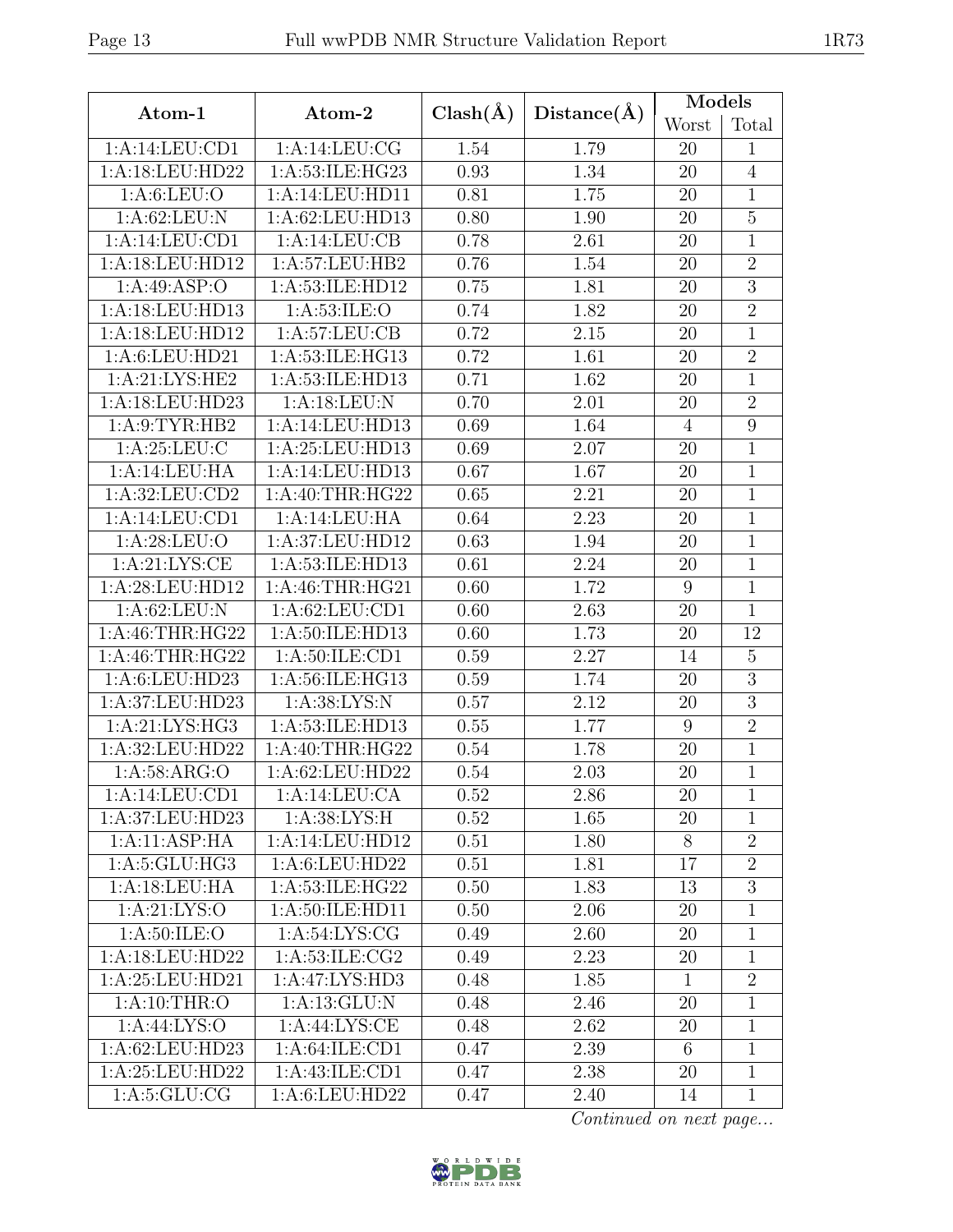| Continueu from previous page |                    |              |             | Models          |                |
|------------------------------|--------------------|--------------|-------------|-----------------|----------------|
| Atom-1                       | Atom-2             | $Clash(\AA)$ | Distance(A) | Worst           | Total          |
| 1: A:9: TYR: CD1             | 1:A:17:LEU:HD13    | 0.47         | 2.45        | 20              | $\mathbf{1}$   |
| 1: A:6: LEU: CD2             | 1: A:52: ARG:CD    | 0.46         | 2.93        | 20              | $\mathbf{1}$   |
| 1: A:23: ARG:CG              | 1: A:24: GLN:N     | 0.46         | 2.77        | 20              | $\overline{1}$ |
| 1:A:21:LYS:HG3               | 1:A:53:ILE:HG21    | 0.46         | 1.87        | 20              | $\mathbf{1}$   |
| 1:A:18:LEU:N                 | 1: A:18: LEU:CD2   | 0.45         | 2.72        | 20              | $\mathbf{1}$   |
| 1: A:61: GLU:C               | 1:A:62:LEU:HD13    | 0.45         | 2.30        | 20              | $\mathbf{1}$   |
| 1:A:25:LEU:HD11              | 1:A:47:LYS:HD3     | 0.45         | 1.88        | $9\phantom{.0}$ | $\mathbf{1}$   |
| 1:A:18:LEU:CD1               | 1:A:57:LEU:HD12    | 0.45         | 2.41        | 11              | $\mathbf{1}$   |
| 1: A:46:THR:CG2              | 1: A:50: ILE: HD13 | 0.45         | 2.39        | 20              | $\overline{1}$ |
| 1:A:3:ALA:O                  | 1: A:6: LEU: N     | 0.45         | 2.49        | 20              | $\mathbf{1}$   |
| 1: A: 13: GLU: O             | 1:A:17:LEU:N       | 0.45         | $2.50\,$    | 20              | $\overline{1}$ |
| 1:A:18:LEU:HA                | 1: A:53: ILE: CG2  | 0.44         | 2.42        | $\overline{7}$  | $\overline{3}$ |
| 1: A:9: TYR:O                | 1:A:14:LEU:HD21    | 0.44         | 2.11        | 20              | $\overline{1}$ |
| 1: A:25:LEU:C                | 1:A:25:LEU:CD1     | 0.44         | 2.80        | $20\,$          | $\mathbf{1}$   |
| 1:A:3:ALA:C                  | 1: A:5: GLU: N     | 0.44         | 2.71        | 20              | $\mathbf{1}$   |
| 1: A:50: ILE: O              | 1: A:54: LYS: CB   | 0.43         | 2.66        | 20              | $\mathbf{1}$   |
| 1:A:47:LYS:O                 | 1: A:50: ILE:N     | 0.43         | 2.52        | 20              | $\mathbf{1}$   |
| 1: A:9: TYR: CE1             | 1:A:17:LEU:CD1     | 0.42         | 3.01        | 20              | $\overline{1}$ |
| 1:A:28:LEU:HD13              | 1:A:42:LEU:CD2     | 0.42         | 2.44        | 9               | $\overline{1}$ |
| 1: A:43: ILE: O              | 1: A:46:THR:N      | 0.42         | 2.52        | 20              | $\mathbf{1}$   |
| 1:A:49:ASP:O                 | 1: A:53: ILE: CD1  | 0.42         | 2.62        | 20              | $\mathbf{1}$   |
| 1: A:6: LEU: CD2             | 1:A:52:ARG:HD2     | 0.42         | 2.45        | $8\,$           | $\mathbf{1}$   |
| 1: A:9: TYR:O                | 1:A:14:LEU:CD2     | 0.42         | 2.68        | 20              | $\mathbf{1}$   |
| 1: A: 43: ILE: HG22          | 1:A:44:LYS:N       | 0.42         | 2.30        | 20              | $\mathbf{1}$   |
| 1:A:3:ALA:O                  | 1: A:5: GLU: N     | 0.42         | 2.53        | 20              | $\mathbf{1}$   |
| 1: A:10:THR:O                | 1:A:11:ASP:C       | 0.41         | 2.58        | 20              | $\overline{1}$ |
| 1: A:40:THR:O                | 1:A:43:ILE:N       | 0.41         | 2.53        | 20              | $\mathbf{1}$   |
| 1:A:3:ALA:HB2                | 1:A:56:ILE:HD11    | 0.41         | 1.91        | 16              | $\overline{1}$ |
| 1: A:9: TYR: CE1             | 1:A:17:LEU:HD11    | 0.41         | 2.50        | 20              | 1              |
| 1: A:50: ILE: O              | 1: A:54: LYS: N    | 0.41         | 2.48        | 20              | 1              |
| 1: A:21: LYS:O               | 1: A:50: ILE: CG1  | 0.41         | 2.69        | 20              | $\mathbf{1}$   |
| 1:A:3:ALA:O                  | 1:A:7:ARG:N        | 0.41         | 2.47        | 20              | $\mathbf{1}$   |
| 1: A:24: GLN:O               | 1: A:28:LEU: N     | 0.41         | 2.51        | 20              | 1              |
| 1:A:42:LEU:HD23              | 1:A:42:LEU:C       | 0.41         | 2.37        | 20              | $\mathbf{1}$   |
| 1:A:23:ARG:O                 | 1:A:27:GLU:N       | 0.41         | 2.53        | 20              | $\mathbf{1}$   |
| 1:A:4:SER:O                  | 1: A:8: ASN: CG    | 0.40         | 2.60        | 20              | $\mathbf{1}$   |
| 1:A:9:TYR:HB2                | 1:A:14:LEU:HD23    | 0.40         | 1.92        | 16              | $\mathbf{1}$   |
| 1:A:62:LEU:HD13              | 1: A:62:LEU: N     | 0.40         | 2.32        | $5\overline{)}$ | $\mathbf{1}$   |

Continued from previous page.

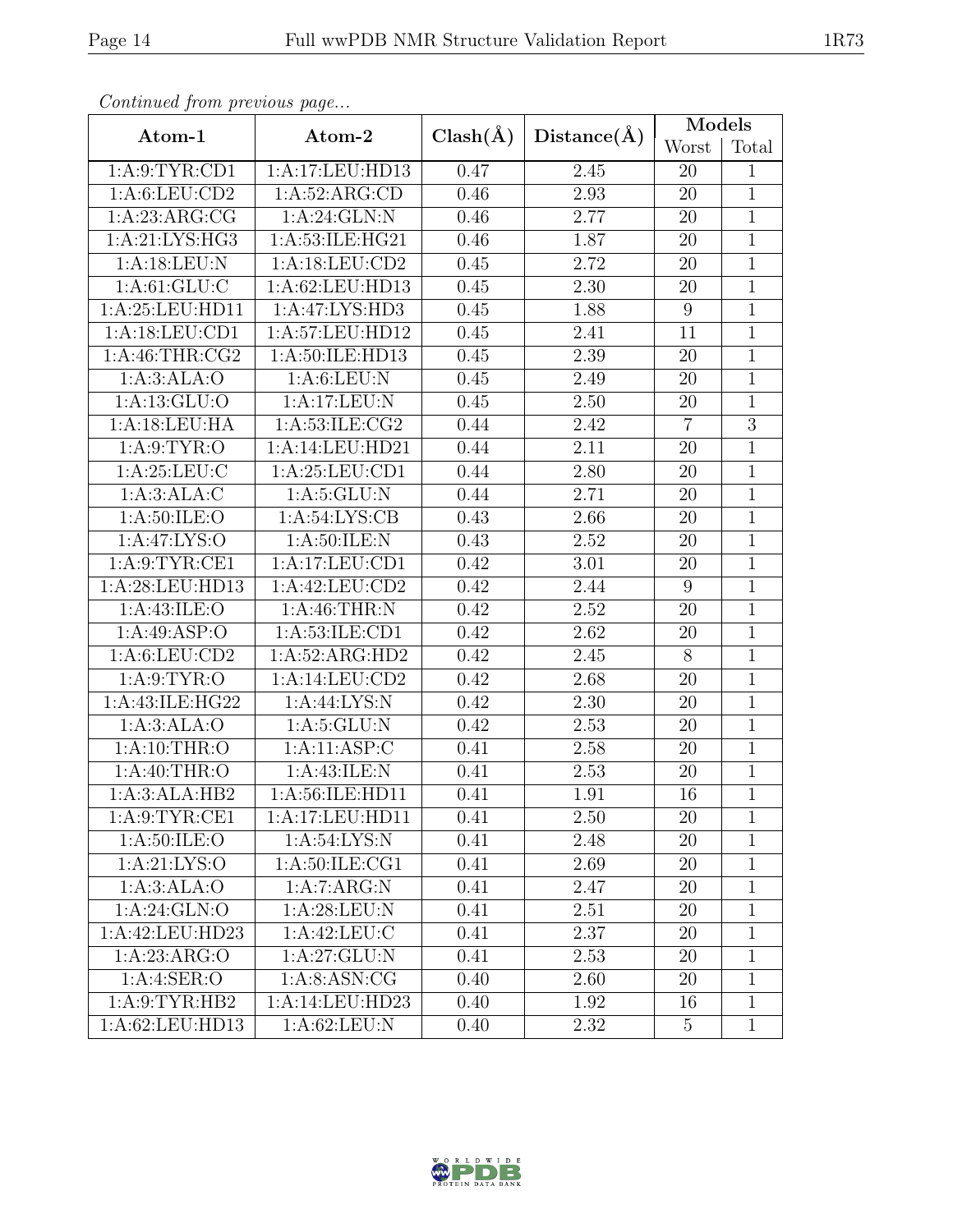## 6.3 Torsion angles  $(i)$

## 6.3.1 Protein backbone  $(i)$

In the following table, the Percentiles column shows the percent Ramachandran outliers of the chain as a percentile score with respect to all PDB entries followed by that with respect to all NMR entries. The Analysed column shows the number of residues for which the backbone conformation was analysed and the total number of residues.

| Mol | Chain | Allowed<br>Analysed<br>Favoured |                    | Outliers                                          |            | Percentiles |    |
|-----|-------|---------------------------------|--------------------|---------------------------------------------------|------------|-------------|----|
|     |       | $62/66$ $(94\%)$                | $55\pm2(89\pm3\%)$ | $\frac{1}{2}$ 5±2 (8±3%) $\frac{1}{2}$ 2±1 (2±2%) |            | $\boxed{9}$ | 45 |
| All |       | $1240/1320(94\%)$               | 1104 (89%)         | $105(8\%)$                                        | 31 $(2\%)$ | 9           | 45 |

All 8 unique Ramachandran outliers are listed below. They are sorted by the frequency of occurrence in the ensemble.

| Mol | Chain | Res | <b>Type</b> | Models (Total) |
|-----|-------|-----|-------------|----------------|
|     |       |     | <b>SER</b>  | 10             |
|     |       | 39  | <b>ASN</b>  | 8              |
|     | А     | 38  | <b>LYS</b>  | 5              |
|     | А     | 35  | <b>GLY</b>  | $\overline{2}$ |
|     | А     | 37  | <b>LEU</b>  | $\overline{2}$ |
|     | А     | 40  | <b>THR</b>  | $\overline{2}$ |
|     |       | 64  | ILE         |                |
|     |       | 63  | GLY         |                |

### 6.3.2 Protein sidechains  $(i)$

In the following table, the Percentiles column shows the percent sidechain outliers of the chain as a percentile score with respect to all PDB entries followed by that with respect to all NMR entries. The Analysed column shows the number of residues for which the sidechain conformation was analysed and the total number of residues.

| Mol | Chain | Analysed<br>Rotameric |                    | <b>Outliers</b>    |                | Percentiles              |
|-----|-------|-----------------------|--------------------|--------------------|----------------|--------------------------|
|     |       | $57/61$ (93\%)        | $42\pm3(73\pm5\%)$ | $15\pm3(27\pm5\%)$ |                | $\boxed{2}$ $\boxed{21}$ |
| All |       | $1140/1220(93\%)$     | 832 (73\%)         | 308 (27\%)         | $\overline{2}$ | $\vert$ 21               |

All 41 unique residues with a non-rotameric sidechain are listed below. They are sorted by the frequency of occurrence in the ensemble.

|  |  | Mol   Chain   Res   Type   Models (Total) |
|--|--|-------------------------------------------|
|  |  |                                           |
|  |  |                                           |

Continued on next page...

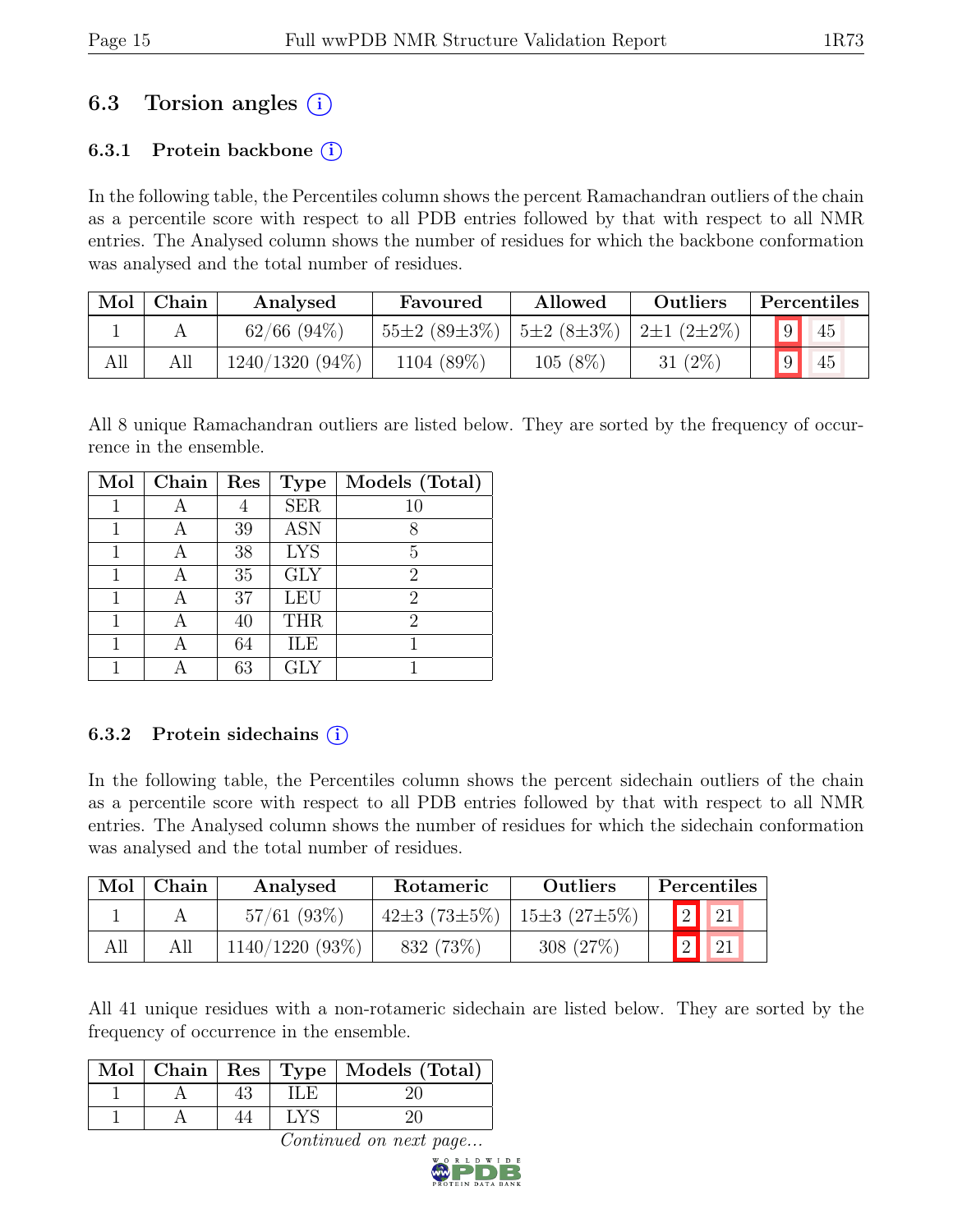| Mol            | Chain              | Res             | Type                    | Models (Total)   |
|----------------|--------------------|-----------------|-------------------------|------------------|
| $\mathbf{1}$   | $\boldsymbol{A}$   | $52\,$          | $\rm{ARG}$              | 20               |
| $\mathbf 1$    | А                  | $54\,$          | <b>LYS</b>              | 20               |
| $\overline{1}$ | $\overline{A}$     | $\overline{58}$ | $\overline{\text{ARG}}$ | 20               |
| $\mathbf 1$    | $\boldsymbol{A}$   | $62\,$          | LEU                     | $19\,$           |
| $\overline{1}$ | $\overline{A}$     | $\overline{7}$  | $\overline{\text{ARG}}$ | $\overline{18}$  |
| $\mathbf 1$    | $\boldsymbol{A}$   | $15\,$          | ${\rm LYS}$             | $17\,$           |
| $\mathbf{1}$   | $\overline{\rm A}$ | $18\,$          | LEU                     | $\overline{17}$  |
| $\mathbf{1}$   | $\overline{A}$     | 49              | $\overline{\text{ASP}}$ | 12               |
| $\overline{1}$ | $\overline{A}$     | $34\,$          | <b>MET</b>              | $\overline{11}$  |
| $\overline{1}$ | $\overline{A}$     | $\overline{17}$ | LEU                     | $\boldsymbol{9}$ |
| $\mathbf{1}$   | А                  | 11              | <b>ASP</b>              | $8\,$            |
| $\mathbf 1$    | $\overline{A}$     | 47              | <b>LYS</b>              | 8                |
| $\overline{1}$ | $\boldsymbol{A}$   | 14              | LEU                     | $\overline{8}$   |
| $\overline{1}$ | $\boldsymbol{A}$   | 8               | $A\overline{SN}$        | $\overline{7}$   |
| $\overline{1}$ | А                  | $\overline{37}$ | LEU                     | $\overline{6}$   |
| $\mathbf{1}$   | А                  | $19\,$          | GLU                     | $\sqrt{6}$       |
| $\mathbf 1$    | $\boldsymbol{A}$   | $48\,$          | $\overline{\text{ARG}}$ | $\overline{5}$   |
| $\mathbf{1}$   | A                  | $22\,$          | <b>LYS</b>              | $\bf 5$          |
| $\overline{1}$ | $\boldsymbol{A}$   | $27\,$          | GLU                     | $\overline{5}$   |
| $\overline{1}$ | А                  | $4\overline{2}$ | LEU                     | $\overline{5}$   |
| $\mathbf 1$    | А                  | $50\,$          | ILE                     | $\overline{4}$   |
| $\overline{1}$ | $\overline{A}$     | $\overline{57}$ | LEU                     | $\,4\,$          |
| $\mathbf 1$    | А                  | $\overline{4}$  | ${\rm SER}$             | $\overline{4}$   |
| $\overline{1}$ | $\overline{\rm A}$ | $\overline{12}$ | $\overline{\text{GLU}}$ | $\overline{4}$   |
| $\overline{1}$ | $\overline{A}$     | $6\,$           | LEU                     | $\overline{4}$   |
| $\mathbf{1}$   | A                  | 24              | GLN                     | $\mathfrak{Z}$   |
| $\mathbf{1}$   | $\overline{A}$     | 60              | $\overline{\text{ARG}}$ | $\overline{3}$   |
| $\overline{1}$ | $\overline{A}$     | $38\,$          | <b>LYS</b>              | $\overline{2}$   |
| $\overline{1}$ | $\overline{\rm A}$ | 41              | $\overline{\text{SER}}$ | $\overline{2}$   |
| $\mathbf 1$    | А                  | 59              | $\overline{\text{GLU}}$ | $\overline{2}$   |
| 1              | $\boldsymbol{A}$   | 13              | GLU                     | $\overline{2}$   |
| $\mathbf 1$    | А                  | 40              | <b>THR</b>              | $\mathbf{1}$     |
| $\mathbf 1$    | A                  | 30              | PHE                     | $\mathbf{1}$     |
| $\mathbf{1}$   | А                  | 32              | <b>LEU</b>              | $\overline{1}$   |
| $\mathbf{1}$   | А                  | 16              | <b>ASN</b>              | $\mathbf 1$      |
| $\mathbf 1$    | A                  | 20              | GLU                     | $\mathbf 1$      |
| $\mathbf 1$    | A                  | 28              | <b>LEU</b>              | $\mathbf 1$      |
| $\mathbf{1}$   | А                  | 39              | <b>ASN</b>              | $\overline{1}$   |
| $\mathbf{1}$   | А                  | $55\,$          | <b>THR</b>              | $\mathbf{1}$     |

Continued from previous page...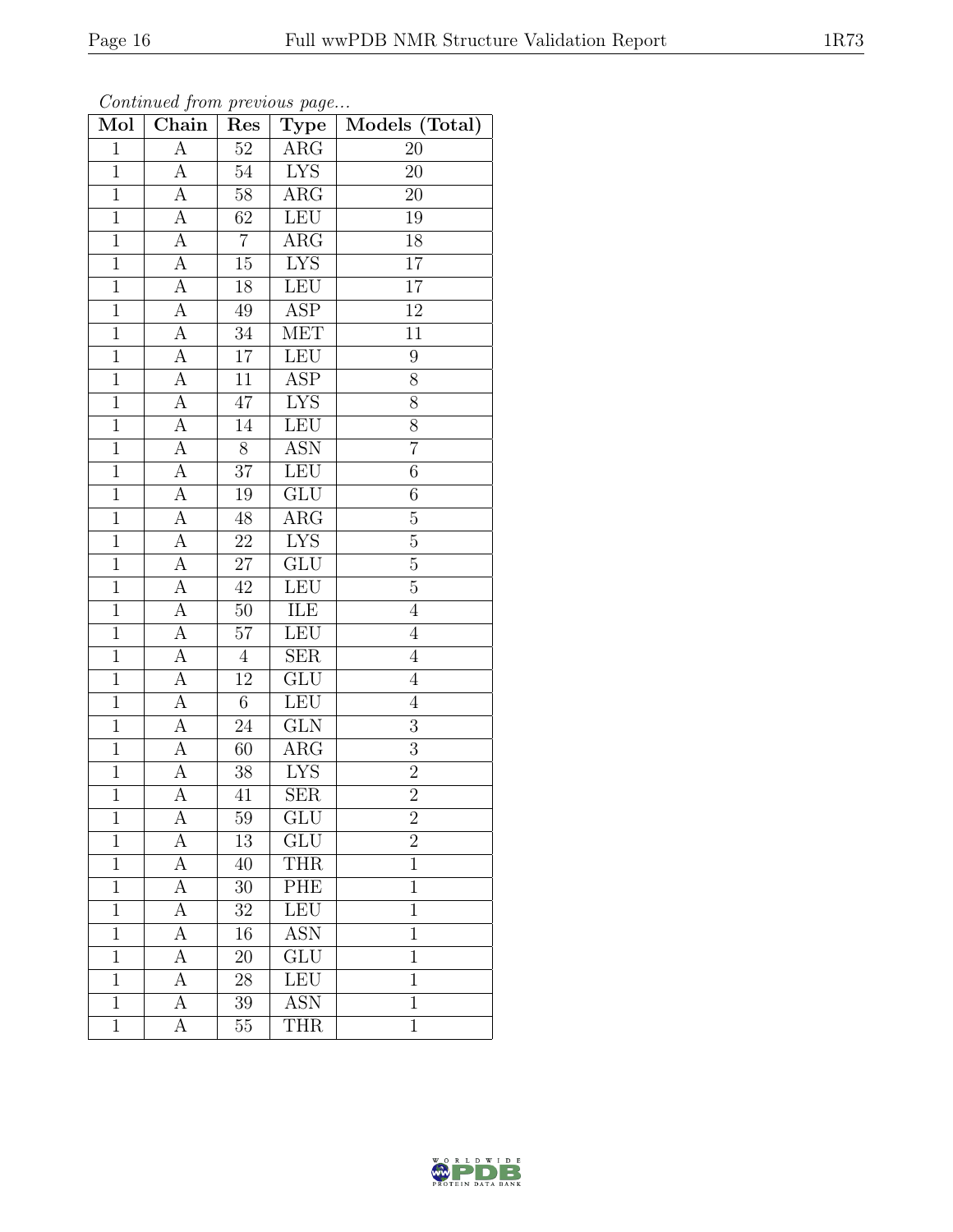#### 6.3.3 RNA  $(i)$

There are no RNA molecules in this entry.

## 6.4 Non-standard residues in protein, DNA, RNA chains  $(i)$

There are no non-standard protein/DNA/RNA residues in this entry.

## 6.5 Carbohydrates  $(i)$

There are no monosaccharides in this entry.

## 6.6 Ligand geometry  $(i)$

There are no ligands in this entry.

## 6.7 Other polymers  $(i)$

There are no such molecules in this entry.

## 6.8 Polymer linkage issues  $(i)$

There are no chain breaks in this entry.